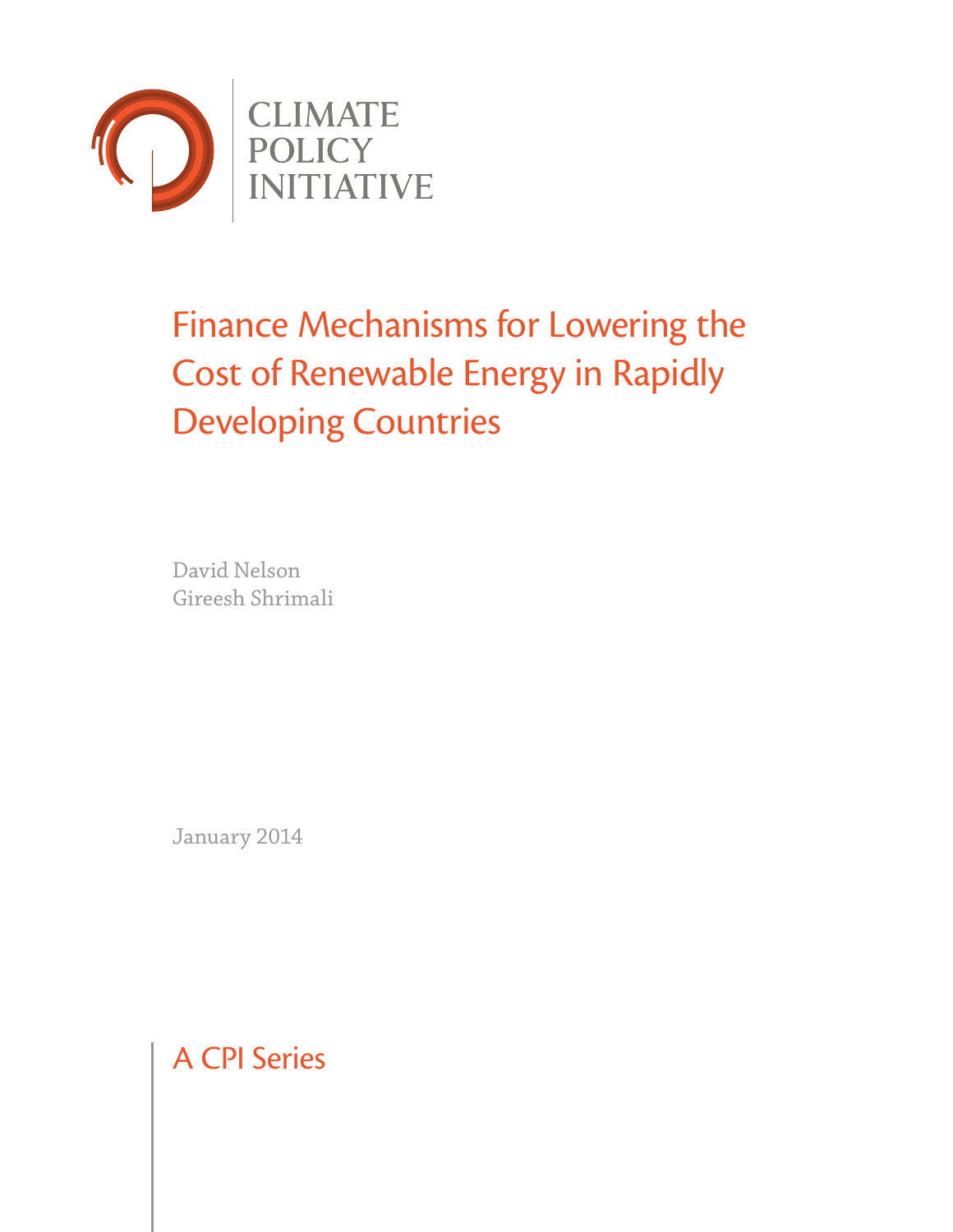# Acknowledgements

The authors would like to acknowledge analytical contributions from Shobhit Goel, Andrew Goggins, Charith Konda, and Emily Rowan. They would also like to thank the following people for inputs, comments, and internal review: Ruby Barcklay, Barbara Buchner, Gianleo Frisari, Thomas C. Heller, Morgan Hervé-Mignucci, Elysha Rom-Povolo, Dan Storey, Uday Varadarajan, and Tim Varga.

# **Descriptors**

| Sector                     | Renewable energy finance                                          |
|----------------------------|-------------------------------------------------------------------|
| Region                     | Rapidly emerging economies                                        |
| Keywords                   | Renewable energy finance, emerging economies, India, cost of debt |
| <b>Related CPI Reports</b> | Meeting India's Renewable Energy Targets: The Financing Challenge |
| Contact                    | David Nelson, david.nelson@cpisf.org                              |

# About CPI

Climate Policy Initiative is a team of analysts and advisors that works to improve the most important energy and land use policies around the world, with a particular focus on finance. An independent organization supported in part by a grant from the Open Society Foundations, CPI works in places that provide the most potential for policy impact including Brazil, China, Europe, India, Indonesia, and the United States.

Our work helps nations grow while addressing increasingly scarce resources and climate risk. This is a complex challenge in which policy plays a crucial role.

Copyright © 2013 Climate Policy Initiative<www.climatepolicyinitiative.org>

All rights reserved. CPI welcomes the use of its material for noncommercial purposes, such as policy discussions or educational activities, under a [Creative Commons Attribution-NonCommercial-ShareAlike 3.0 Unported License](http://creativecommons.org/licenses/by-nc-sa/3.0/). For commercial use, please contact [admin@cpisf.org.](mailto:admin%40cpisf.org?subject=)

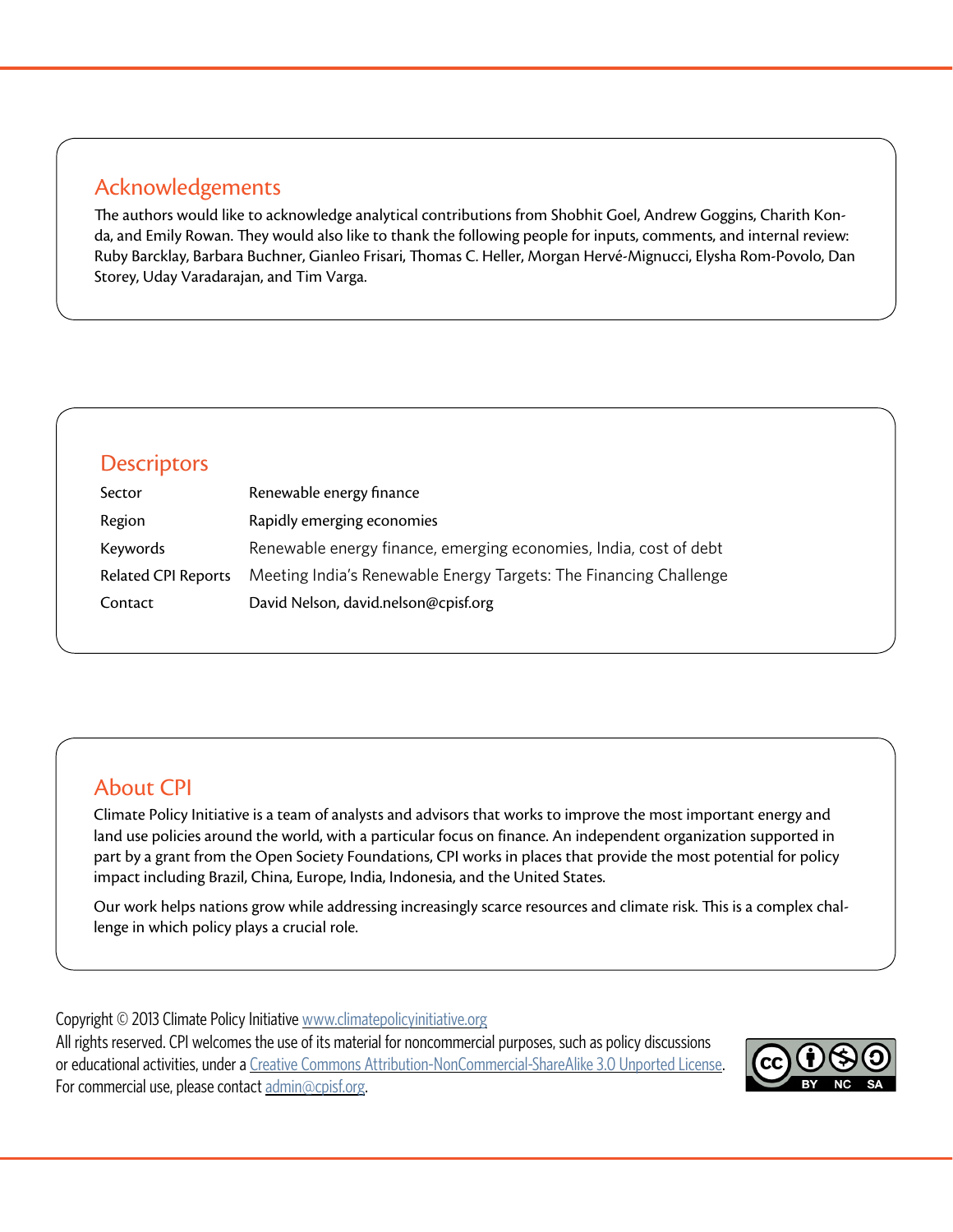# <span id="page-2-0"></span>**Executive Summary**

**Renewable energy financing in emerging economies faces particularly daunting challenges, but there are creative policy solutions that could potentially reduce the cost of renewable energy support by as much as 30%.** 

**In this series, we look at two potential solutions:**

- **Reduce the cost of using debt sourced from the developed world:** Index renewable energy tariffs to foreign currency, in so doing eliminate the currency hedging costs that are responsible for the largest share of the difference between developed world and rapidly emerging country debt costs.
- **Improve the cost-effectiveness of domestic renewable energy support programs:** Provide lower-cost debt through debt concession programs, which our research shows could lower the total cost of providing required support.

Many developing countries are looking to grow their renewable energy portfolios to meet environmental, economic, business, and energy security goals, particularly as the costs for these technologies are declining rapidly.

Figure ES1: Based on data published by the EIA, the percent of total project costs consumed by upfront capital costs varies from 66-69% for coal, 24-37% for gas, and 84-93% for wind, PV, and hydropower. This figure illustrates the high proportion of renewable energy project costs spent on up-front capital.



*If debt were available at terms and interest rates similar to those found in developed countries, the cost to governments and consumers of financing renewable energy in rapidly developing economies could be as much as 30% lower.*

However, despite significant labor, land, and construction cost advantages, rapidly emerging countries must often pay as much for renewable energy as the US and Europe, and sometimes much more. The difference is in the cost of financing renewable energy projects; more specifically, the cost and terms of debt. Our work in India indicates that the cost and terms of debt can add 24-32% to the cost of utility-scale wind and solar PV projects.

The high cost of debt creates other problems. Regulatory solutions that reduce financing costs in other countries – such as stable long-term contracts or reliable feedin-tariffs – are less effective in many rapidly developing countries because high debt costs restrict the ability to fine tune financing in response to policy signals. Further, issues in the debt markets can impact equity investment,

as developers may not be willing or able to refinance completed projects with debt. As a result, these developers may run out of equity to invest in the next set of projects.

High debt costs are not unique to renewable energy, its risks, or the relevant policy; rather they generally reflect the high interest rate environments often found in growing economies with higher inflation, large infrastructure needs, heavy government borrowing, and less developed financial systems.

The result is that project loans in emerging economies have higher debt costs than in the US or Europe. However, as things stand, using debt denominated in a foreign currency is not a viable option for a project developer, because the cost of the hedging arrangements required to convert dollar, yen, euro, or sterling into local currency over the life of the loan eliminates most or all of the cost advantage of bringing in lower cost foreign capital.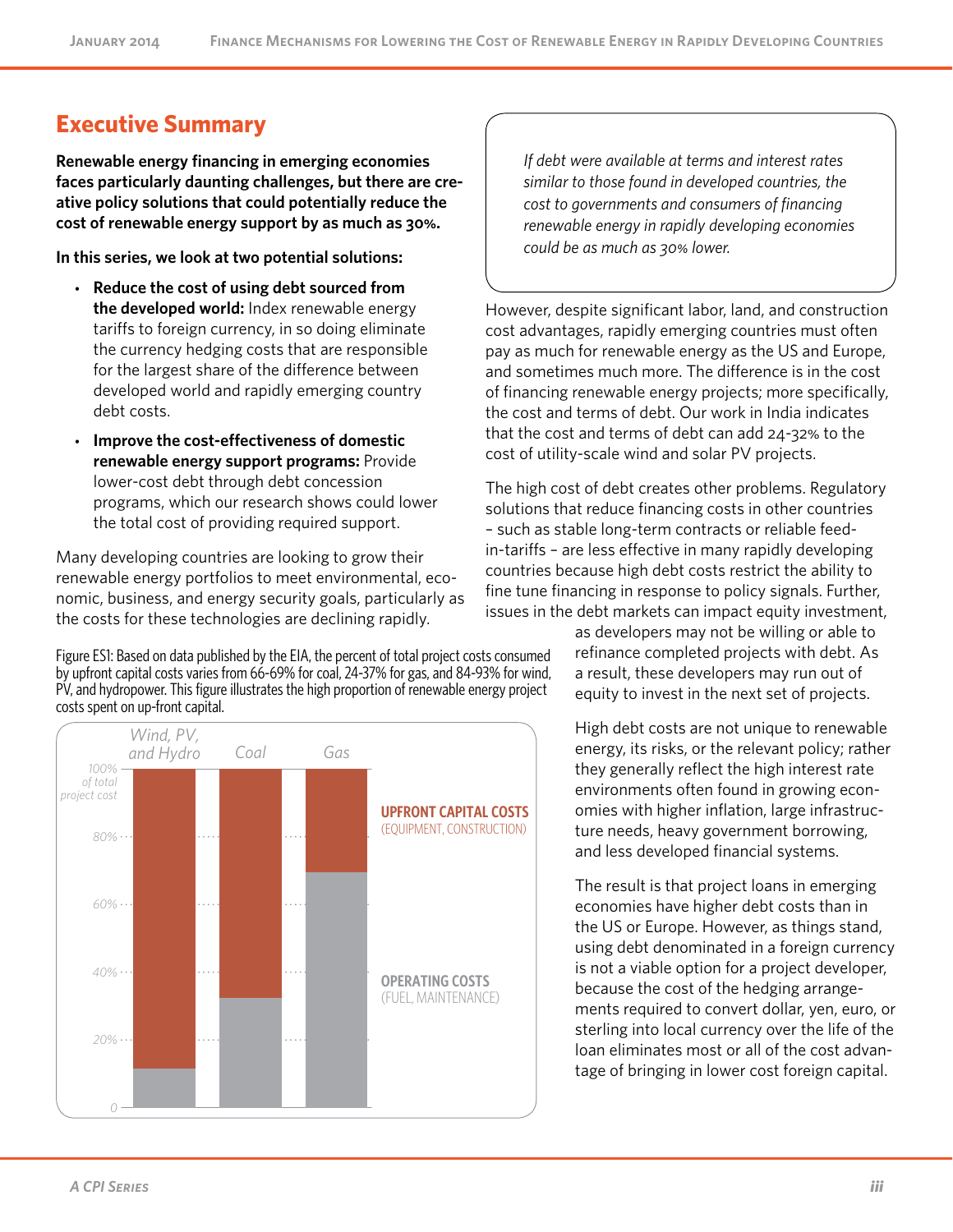# <span id="page-3-0"></span>**Why is the cost of financing an important issue for renewable energy?**

The majority of renewable energy project costs occur at the beginning of the project with the initial capital investment. As Figure 1 illustrates, the initial capital cost of wind, photovoltaic, and hydropower often comprise nearly 90% of total project costs. In contrast, the initial investment of gas projects represent only one-third of the total discounted lifetime costs. The ratio of initial capital investment to operating costs varies from plant to plant. In the case of coal and gas, the exact proportions depend in large degree on fuel expenses, which can drive operating costs.

However, by this simple measure, initial capital costs and therefore financing are roughly 60% more important for renewable energy. Most renewable energy projects use debt – either directly at the project level or on the balance sheet of the corporate owner – to reduce the cost of financing. Therefore, the availability of low-cost debt is a critical driver of renewable energy costs.

# **Why is debt more expensive in rapidly developing countries?**

**In many rapidly developing countries, debt is less available and significantly more expensive than in developed markets.** Developing countries have many competing needs for capital. As the economy grows, countries build infrastructure and their businesses expand their offerings, all of which increases the demand for debt. However, immature financial markets, higher risks, inflation, and the lower saving rates of young populations limit the supply of capital available for long-term investment. These dynamics lead to debt that is more expensive and less available.

# **What are the solutions?**

If debt were available at terms and interest rates similar to those found in developed countries, our research shows that the cost of renewable energy support in rapidly developing economies would be as much as 30% lower. Thus, two obvious solutions present themselves:

- 1. Bring in developed world capital to these markets at lower interest rates. While the higher risks and weaker capital markets in many developing world countries present barriers that increase costs, we believe that many of these risks can be managed and lower financing costs provided, by linking a portion of renewable energy feed-in-tariffs or contract prices to foreign currencies.
- 2. Subsidize renewable energy project debt to bring interest rates down to the levels of developed world debt. Our research shows that even without bringing in foreign capital, developing world nations could benefit. In fact, our analysis demonstrates that incentives needed to make projects attractive to renewable energy project developers in developing world economies could cost 30% less if delivered through subsidized debt rather than through higher tariffs or subsidies on top of wholesale energy prices.

# **Organization of this series**

Following this introduction, we set out three briefs, each exploring one part of the potential mechanisms identified here for lowering the cost of renewable energy financing in emerging economies.

Part 1. The first brief explores partial indexation of renewable energy tariffs to foreign currencies as a mechanism for attracting and lowering the cost of foreign debt financing for renewable energy projects.

Part 2. The second brief of the series discusses how and why concessional debt could be a more cost-effective way of incentivizing energy infrastructure and renewable energy.

Part 3: The final brief of the series discusses the set of implementation options facing policymakers implementing a concessional debt program, and risks and tradeoffs around these options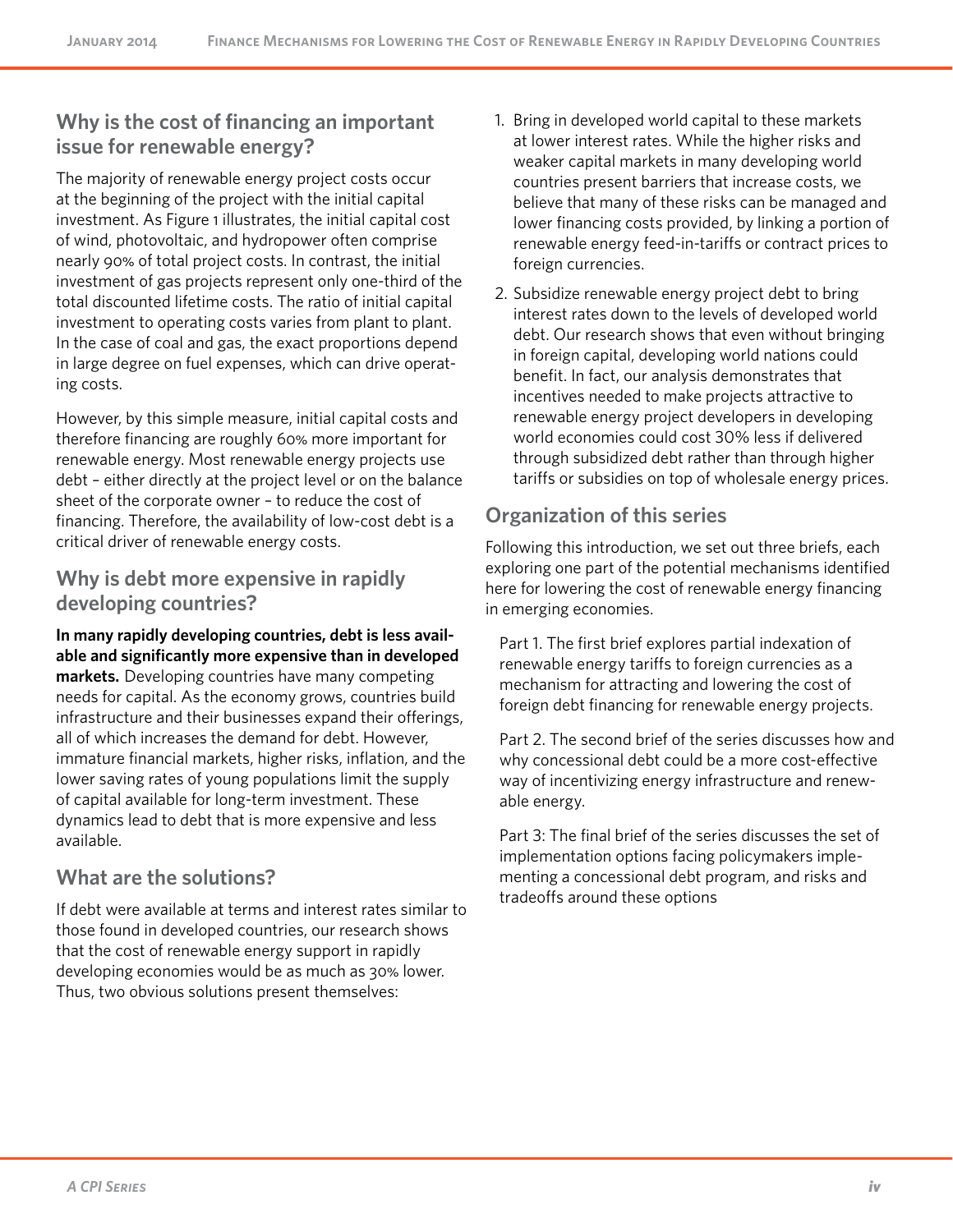# **Table of Contents**

| <b>EXECUTIVE SUMMARY</b>                                                                           | iii |
|----------------------------------------------------------------------------------------------------|-----|
| Why is the cost of financing an important issue for renewable energy?                              | iv  |
| Why is debt more expensive in rapidly developing countries?                                        | iv  |
| What are the solutions?                                                                            | iv  |
| Organization of this series                                                                        | iv  |
| <b>BRIEF 1: INDEXING TARIFFS TO FOREIGN CURRENCY</b>                                               |     |
| The central role of currency hedging costs                                                         |     |
| The risks and costs of indexing renewable energy tariffs to foreign currency                       |     |
| A number of rapidly developing countries would benefit                                             |     |
| Conclusion                                                                                         | 5   |
| <b>BRIEF 2: INCENTIVIZING RENEWABLE ENERGY DEVELOPMENT THROUGH LOW-COST DEBT</b>                   | 7   |
| Low-cost debt may reduce the total support required to make a project viable                       | 7   |
| The cost to governments of providing lower cost debt to renewable projects could, itself, be lower | 9   |
| Conclusion                                                                                         | 10  |
| <b>BRIEF 3: ESTABLISHING A LOW-COST DEBT FINANCING PROGRAM</b>                                     |     |
| - OPTIONS AND TRADEOFFS                                                                            | 11  |
| Program Design Options                                                                             | 11  |
| Project Choice Options                                                                             | 13  |
| Loan Parameter Options                                                                             | 13  |
| Conclusion                                                                                         | 14  |
|                                                                                                    |     |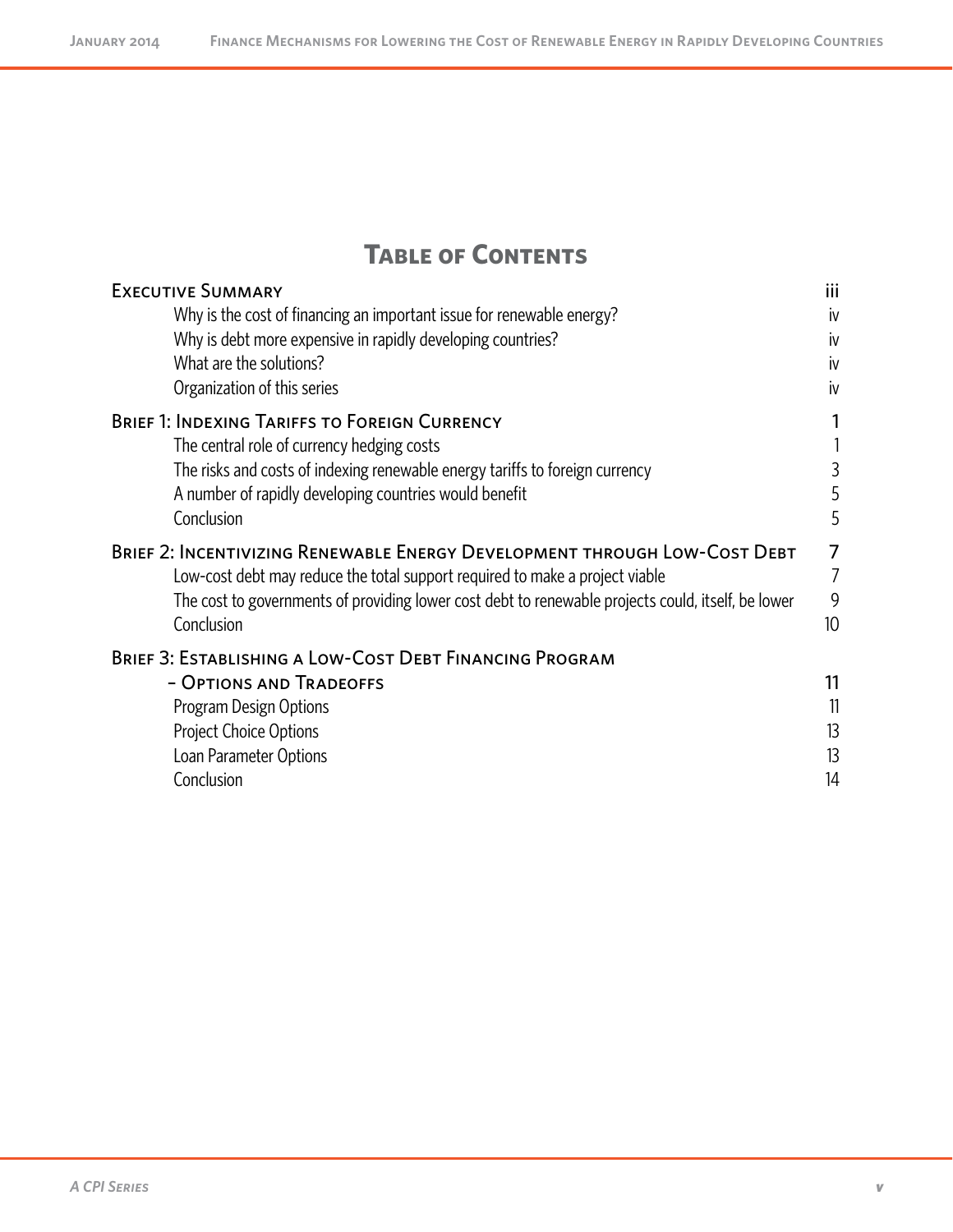*THIS PAGE INTENTIONALLY LEFT BLANK*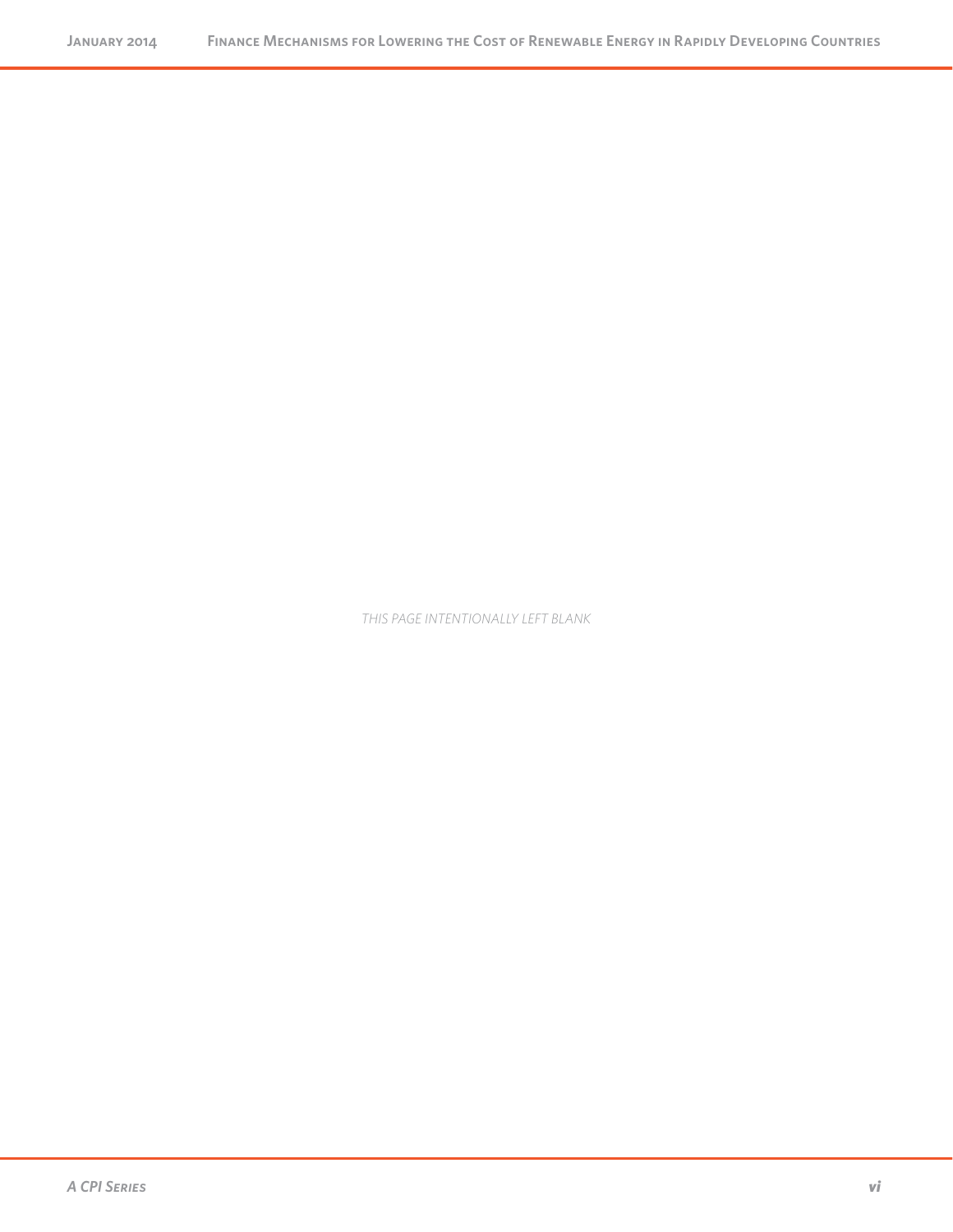# <span id="page-6-0"></span>**Brief 1: Indexing Tariffs to Foreign Currency**

As of 2013, renewable energy projects in the U.S. or Europe can secure long term loans against their projects with interest rates that are typically fixed around 7% per year for a 10 to 15 year term. However, a project in India with a similar risk profile would have to pay up to 14% for debt with similar terms, if it were available,<sup>1</sup> raising the project costs by as much as 32%.<sup>2</sup> With the cost of debt being such an important factor in the cost of renewable energy, an obvious question is: Can developing economies benefit by bringing in U.S. or European debt to finance renewable energy projects?

We believe the answer to that question is yes, but only if there is a mechanism to protect against currency exchange risk, which, based on our analysis, is responsible for most of the difference between the interest rates of the U.S. and Europe and those of most developing economies. Not only does currency risk raise the cost of borrowing, it is also a critical stumbling block that many large investors face when investing in emerging market projects, particularly those, like institutional investors, that are seeking predictable, steady returns.

**One method to reduce the impact of currency risk on projects using foreign currency debt is for developing world governments to index a portion of the payments made for renewable energy output to the relevant foreign currency. In so doing, the government would need to accept currency risk exposure, but could potentially benefit from a reduction in the cost of supporting renewable energy of 30% or more.**

In this brief, we first set out the reasons why currency risk is such a significant contributor to the cost of renewable energy financing. We then outline some of the risks that the host country would be assuming by indexing feed-intariffs to foreign currency. We conclude by presenting the impact of currency hedging costs on a number of developing world countries with significant renewable energy goals. Future CPI analysis will focus on identifying countries where this policy mechanism would be particularly effective.

# **The central role of currency hedging costs**

#### The cost of the currency hedge offsets the advantage of using foreign debt

Investors and economists often blame country risk for the higher investment returns – or higher interest rates in the case of loans – that are demanded in one country compared to another. The generic term country risk actually covers a number of risks including inflation, government policy including deficits and borrowing, and the economy, including exposure to commodity prices. However, on closer inspection, the truth is that most of this country risk premium is expressed in the cost of converting the currency over the life of the project, or the currency hedge. Inflation, government borrowing, and economic growth all affect the supply and demand for a currency and therefore the exchange rate. In other words, for an investor, most of country risk is often currency risk.

If a project itself is solid, perhaps the biggest risk an investor faces is the potential devaluation of the currency in which the investment has been made. While an investor may be certain that the project will deliver a million Pesos in one year's time, if the Peso falls in value by 20% over that time, the U.S. based investor, with U.S. dollar investment needs, would face a 20% loss. Indeed, currency uncertainty can make it too risky for U.S. institutional investors to invest in Europe or the UK, let alone India, Mexico, or South Africa. So unless investors have offsetting liabilities in a host country, with an established, guaranteed, future need for pesos, rupees, or rand, investors must find ways to manage their exposure to currency risk to make the project a viable alternative to meet their investment goals.

Unfortunately, long term currency hedges can be expensive, as uncertainty and risks become greater and less clear over time and, crucially, as markets become thinner (few investors with dollars have set requirements for rupees in 15 years' time). Figure 1 compares the cost of finance of a typical project using domestic emerging market debt and foreign debt. In this example, locally sourced debt costs 13.6%, consisting of the local risk-free rate, a project premium, and a term swap to convert the variable risk-free rate into a 15 year fixed interest rate loan. In this example, before accounting for currency risks, the foreign-sourced debt costs 6.0%, consisting

<sup>1</sup> In practice, very little long term fixed rate debt is available in India, so project developers are forced to settle for slightly lower priced (12%) variable rate debt and accept all of the interest rate risk associated with it.

<sup>2</sup> See the December 2012 CPI report, "Meeting India's Renewable Energy Targets: The Financing Challenge."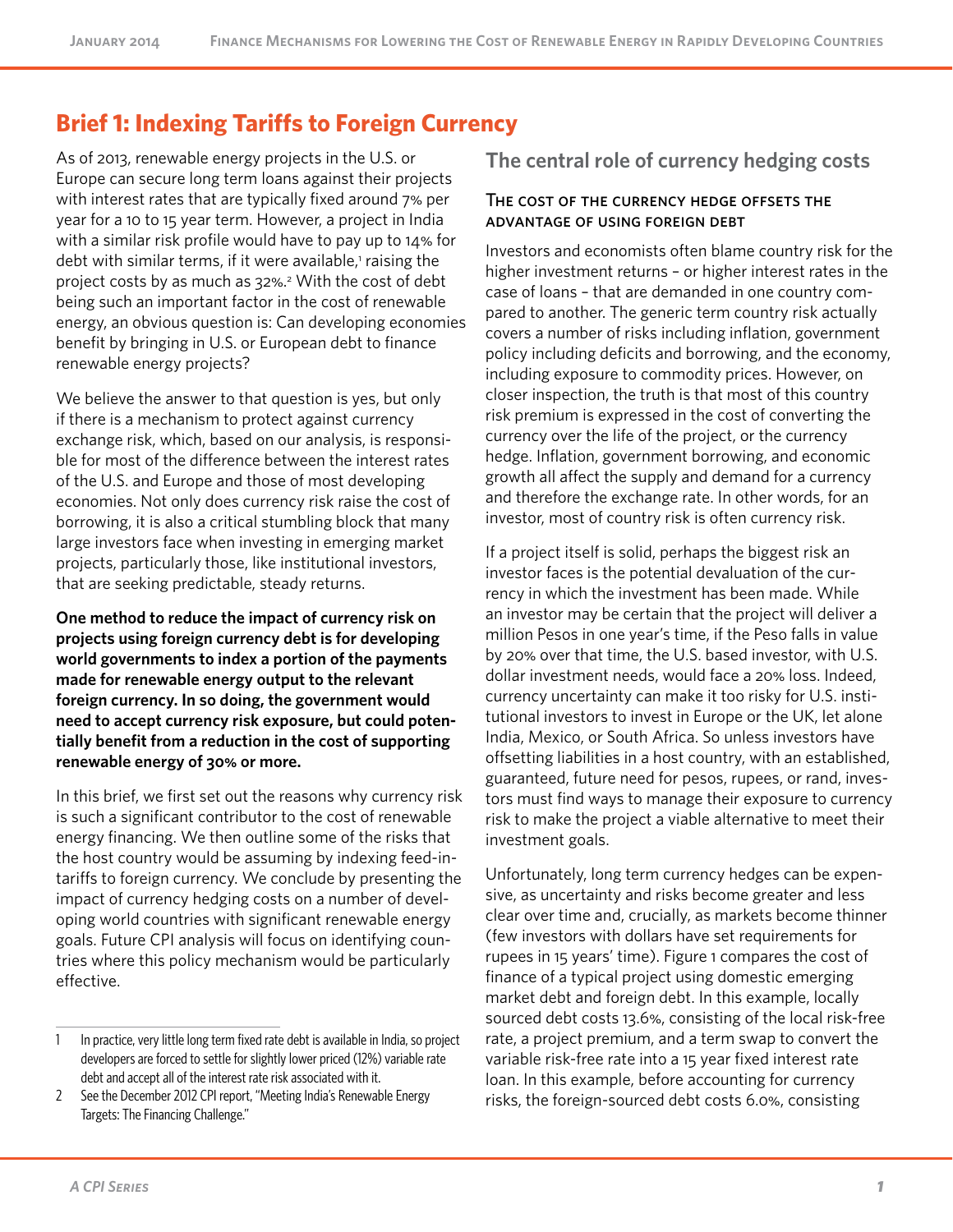

Figure 1: The impact of the currency hedge on the cost of foreign debt

while achieving the same returns for equity investors; that is, returns high enough to encourage investment and the growth of the industry. Currency risk (represented by the cost of a currency hedge) appears to be the biggest obstacle for foreign currency lenders, so, a large prize is potentially in store for those countries that can find a way of reducing this cost. Paying renewable energy projects in tariffs

of the lower risk-free rate, and a similarly priced project premium and term swap. Thus, before accounting for currency risk and withholding taxes, the foreign-sourced debt is 7.6% cheaper. However, in this case the cost of the currency swap used as a hedge to mitigate currency risk was 5.5% per year, or 72% of the difference between foreign sourced debt and domestic debt. In other words, most of the advantage of using foreign debt is consumed by the currency hedge, even before accounting for transaction costs and other perceived risks.

The above example was drawn from our work in India, but the same pattern applies to a number of rapidly developing countries where rapid growth has led to higher interest rates. In fact, the differences between the debt cost in the U.S. and in emerging markets is largely a function of the difference in underlying interest rates, as can be seen in the yield curves of the respective treasury bonds. In [Figure 2,](#page-7-0) we show that for a set of emerging countries with 10-year yields above 5% (at the time of writing, U.S. 10 year yields are approximately 2.6%) the cost of the respective 10-year currency hedge is between 20% and 80% more than the difference between the respective 10-year yields. In other words, the currency hedge costs more than the savings from borrowing in U.S. dollars rather than local currency.

# Lower Finance Cost Leads to Lower Energy Cost

Our analysis in India indicated that lowering debt costs to levels close to that of U.S. renewable energy projects could reduce the levelized cost of energy (LCOE) for renewable energy projects by up to 30%,

indexed to U.S. dollars or another foreign currency could do just that. **If the cash flow upon which a loan is made were based in dollars, the currency risk incurred by the project developer would become minimal, and debt costs and project costs would fall.** In fact, imported oil, coal, and natural gas are typically priced in U.S. dollars and so benefit from access to capital in dollar terms. Therefore, to the extent that energy is a global commodity and that renewable energy competes in this market, it makes sense that it could be priced in dollars.



<span id="page-7-0"></span>Figure 2: The cost of currency hedges in rapidly developing nations is often greater than the simple difference in U.S. and local currency 10-year yields.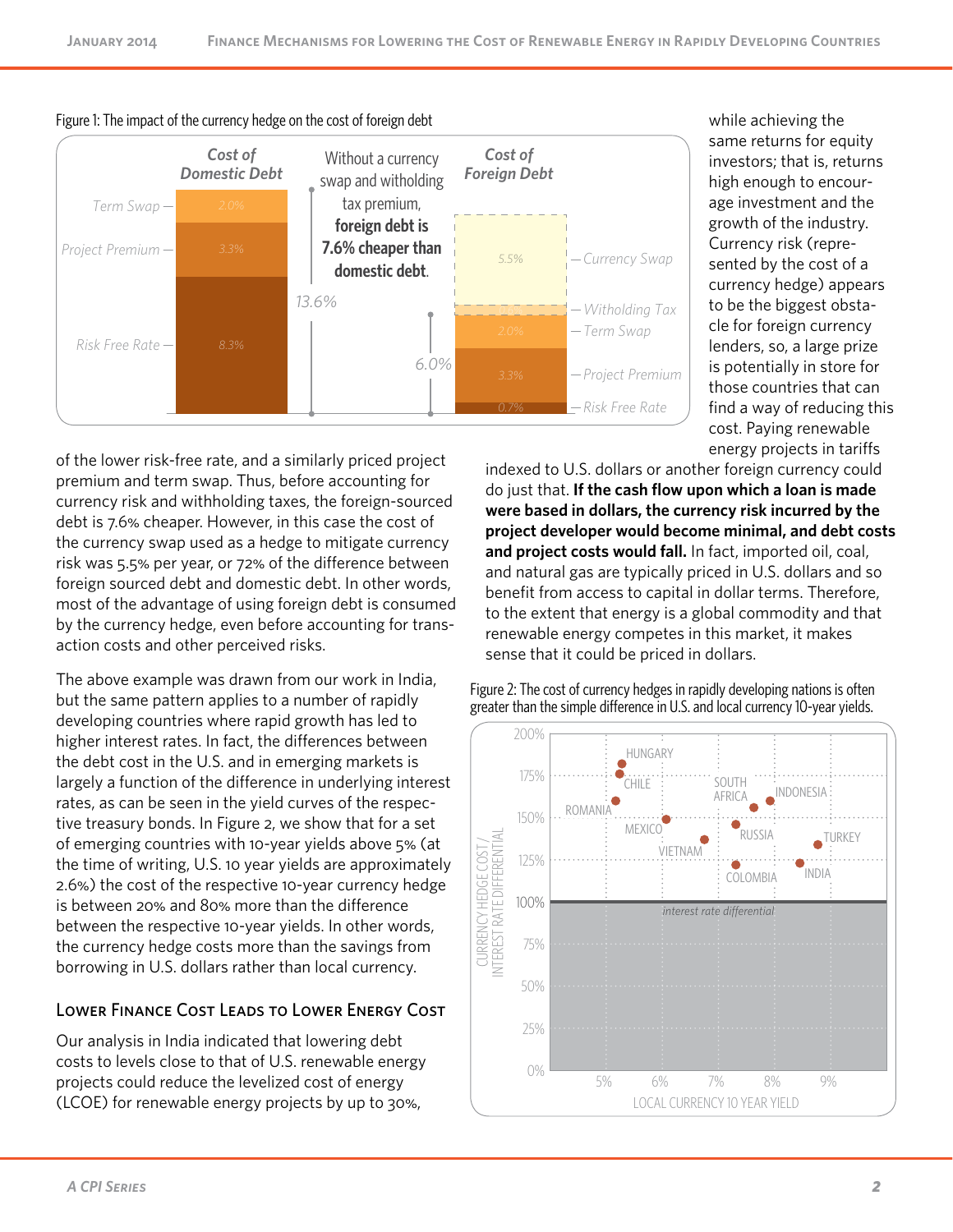# <span id="page-8-0"></span>**The risks and costs of indexing renewable energy tariffs to foreign currency**

The 30% savings that could come from currency indexation and debt at U.S. interest rates is not without cost. Most significantly, the host country will need to take on currency risk. In fact, the ability to lower costs by providing currency-indexed tariffs lies on the premise that either the national government is better placed to manage these currency risks than the project developers, or that the national economy has offsetting risks. While in many cases both of these are likely to be true, determining whether currency indexation is appropriate (and how much currency indexation is prudent) depends on the particular circumstances of each country. That is, the extent to which an energy industry and its supporting national government might be better placed to accept currency risk than project developers depends on the specific issues that drive currency risk in the first place. These include:

- **Inflation differentials.** In theory, in the long term a currency should move against another so that prices stay relatively constant between the two countries. Thus, if one country had inflation 4% higher than the other, we would expect that the currency of the country with higher inflation would devalue by an equivalent 4% so that prices (in either dollar terms or local currency terms) stayed the same. In India in 2012, according to both IMF and the Reserve Bank of India (RBI – the Indian Central Bank), the expected average inflation differential between the U.S. and India was just under 2.5% over the next ten years. If inflation differentials were all that drove exchange rates, currency hedge costs would be 2.5% rather than the 5.5% we observed. However, things can change quickly. At the time of writing the Rupee's recent fall has, itself, fueled inflation expectations. The forecast 10-year differential with the U.S. is now somewhere between 4.3% and 5.4%, but the currency swap cost has also risen to 7.2%. If inflation were the only driver of exchange rate risk, a country would benefit from effective (local currency) interest rates that were 2-3% per annum lower, by indexing the tariff.
- **Relative valuation starting point.** Prices can take years to equilibrate, with currency values buffeted by shorter term factors. Thus, at any given point



<span id="page-8-1"></span>Figure 3: Relationship between foreign currency debt share and amount of tariff that would need to be indexed, based on a typical emerging market model.

#### Source: CPI Analysis

in time one currency could be overvalued relative to another. Every currency on our list in Table 2 is undervalued, most in the range of 30 to 60%. In the long term one could expect some return to parity, but differentials can last for decades. This starting point can overwhelm the interest rate differential as a currency valuation catches up or falls further behind.

- **Macroeconomic policy.** In the short term, exchange rates can be driven by the supply and demand for a currency and thus macroeconomic policy. A country with a current account surplus, perhaps because of exports or a budget surplus, should see its currency appreciate as the demand for its currency would be high, driving up the price.
- **Risk.** Finally, a hedge is likely to include a risk premium to reflect the uncertainty that currency fluctuations might be much larger than expected, as has indeed happened in India in 2013. If long term currency hedge markets are thinly traded, the risk premium could be higher.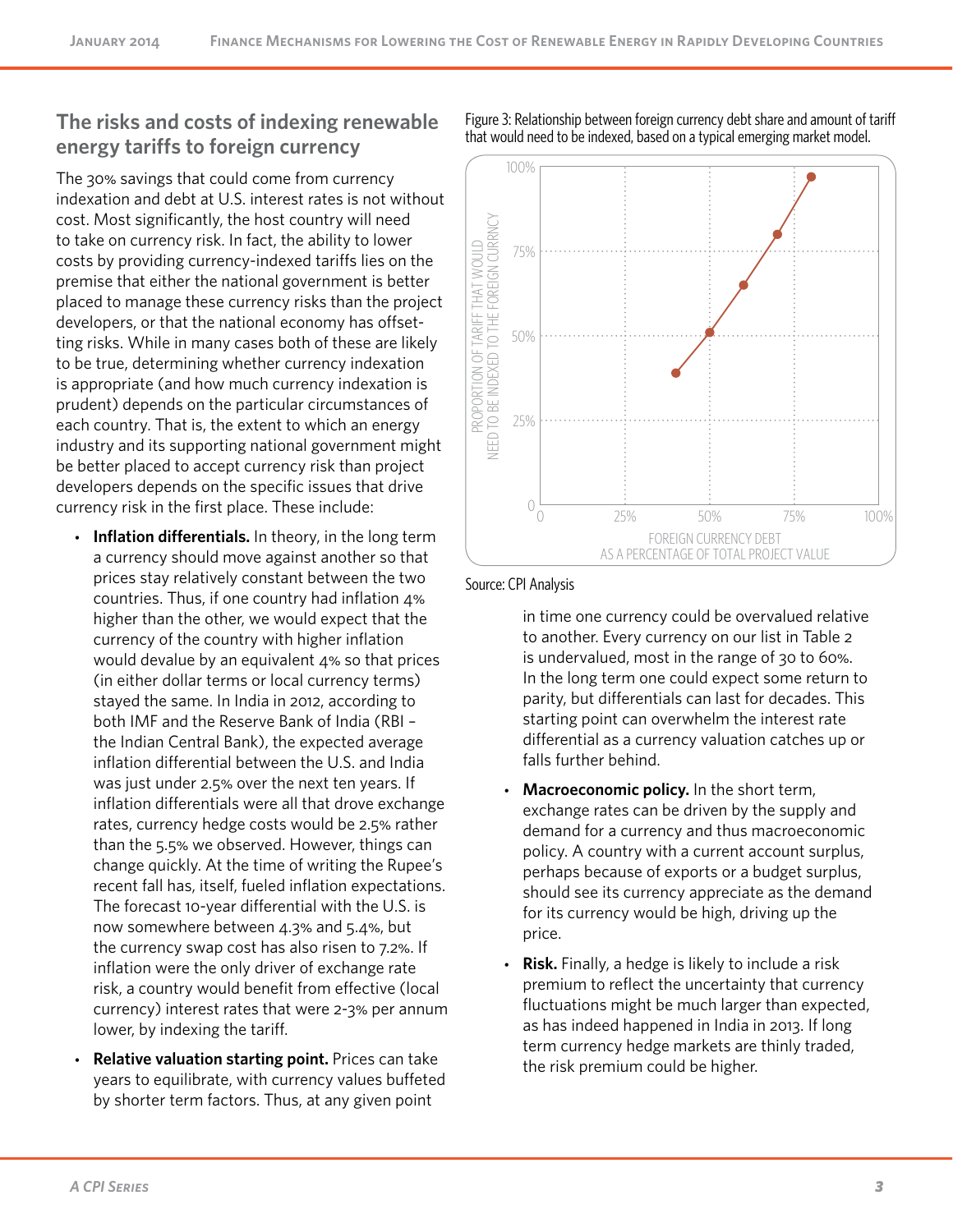**So, with all that being said, is the potential 30% saving worth the risk?** The answer is that in many ways these countries already do accept this risk. Oil, imported coal, and natural gas are priced in dollars. So if a currency weakens, the cost of these fuels rises. To the extent that renewable energy might be replacing some dollar denominated fossil fuel imports, the host government might be taking on no additional risk. And for the remainder, starting from a 30% discount can cover a lot of currency risk.

To reduce the risk, only a portion of the power purchase contract needs to be denominated in dollars or euros. Since equity seems to be more available at reasonable prices in countries like India, the dollar portion need only cover debt service. In practice, lenders require projects to have certain cash flows equivalent to something like 1.3 times the amount of cash required each year to pay interest and pay down the principal. Thus, the amount of the tariff that will need to be linked to dollars or euros will depend upon the proportion of a project that is supported by the foreign-currency-denominated debt. [Figure 3](#page-8-1) below illustrates the relationship between foreign currency debt share and the amount of the tariff that would need to be indexed to the foreign currency, based on a typical emerging market model.

Reducing the amount of the project that needs to be indexed to a foreign currency reduces the risk that

currency devaluation offsets gains from the lower debt costs. As an example, take a project with a loan equivalent to 60% of the total project value, in this case only 65% of the tariff would need to be indexed to the dollar to cover the currency risk for the lender, reducing the risk by 35% compared to complete indexation.

However, the risk does remain. If the annual interest rate for a loan in local currency were 7% higher than an equivalent loan denominated in dollars, then a project with a 60% foreign currency loan would be cheaper in local currency only if the depreciation of the local currency were less than 4.5% per year. If the currency were to depreciate more than 4.5% per year, the impact of the energy price rising due to currency indexation would more than offset the lower cost of the energy due to lower interest rates.

[Figure 4](#page-10-1) broadens this example further, showing how much renewable energy would cost on average in local currency terms over the life of the project at different foreign loan amounts and different average levels of currency devaluation or appreciation. At loan-to-value ratios of 50%, 60% or 70%, the break even rate (where electricity prices are no more expensive than without foreign-currency-denominated, low-cost debt) is around 4.5%. However, with a 70% loan, electricity becomes even cheaper at lower levels of devaluation, but much less attractive at higher levels.

| <b>COUNTRY</b> | <b>10 YEAR</b><br><b>BOND</b><br><b>YIELD</b> | <b>10 YEAR</b><br><b>CURRENCY</b><br><b>SWAP</b> | <b>FORECAST AVERAGE</b><br><b>INFLATION</b><br><b>DIFFERENTIAL</b><br><b>VERSUS U.S.</b> | <b>CURRENCY</b><br><b>VALUATION</b><br><b>VERSUS U.S.</b><br><b>DOLLAR (2013)</b> | <b>2020 RENEWABLE</b><br><b>ADDITIONS</b><br><b>TARGET (GW)</b> |
|----------------|-----------------------------------------------|--------------------------------------------------|------------------------------------------------------------------------------------------|-----------------------------------------------------------------------------------|-----------------------------------------------------------------|
| Turkey         | 8.77                                          | 8.26                                             | 3.1%                                                                                     | $-40%$                                                                            | $~28^{(3)}$                                                     |
| India          | 8.45                                          | 7.18                                             | 5.4%                                                                                     | $-60%$                                                                            | $32.9^{(2)}$                                                    |
| Indonesia      | 7.92                                          | 8.5                                              | 3.2%                                                                                     | $-30\%$                                                                           | $4.5^{(2)}$                                                     |
| South Africa   | 7.63                                          | 7.87                                             | 3.1%                                                                                     | $-30%$                                                                            | 16.9                                                            |
| Columbia       | 7.31                                          | 5.75                                             | 0.9%                                                                                     | $-30%$                                                                            | $\sim$ 1 <sup>(2,3)</sup>                                       |
| Vietnam        | 6.75                                          | 5.67                                             | 5.1%                                                                                     | $-60%$                                                                            | $\sim 8.5(1,3)$                                                 |
| Mexico         | 6.07                                          | 5.16                                             | 1.1%                                                                                     | $-40%$                                                                            | $\sim$ 24 <sup>(3)</sup>                                        |
| <b>Hungary</b> | 5.28                                          | 4.88                                             | 1.1%                                                                                     | $-40%$                                                                            | $\sim$ 4 7(3)                                                   |
| Chile          | 5.24                                          | 4.65                                             | 0.9%                                                                                     | $-30\%$                                                                           | $\sim$ 0 8 <sup>(2,3)</sup>                                     |
| Romania        | 5.17                                          | 4.12                                             | 0.8%                                                                                     | $-50%$                                                                            | $\sim$ 7.4 <sup>(2)</sup>                                       |

Table 1: Rapidly emerging economies with high interest and currency swap costs and ambitious renewable targets.

Source: the 10-year bond yield and the 10 year currency swap data are from Bloomberg, the inflation differential data are from the IMF and the World Economic Outlook Database, the relative currency valuation data are from the OECD, and the renewable energy targets are from IRENA and REN21. (1) primary energy target; (2) excluding large hydro; (3) Estimated from energy (GWh) targets assuming 3000 hours generation per year.

In the end, there remains a risk to the host country that a sudden devaluation could make the energy from the renewable project seem expensive to consumers and the public. This risk, in turn, creates a political risk that reaction against the high cost could imperil the contract, and therefore could create some risk perceptions for foreign investors' tariffs – as has happened previously with dollar-indexed, gas-fired power plants in the Indian state of Maharashtra. For this reason, dollar indexation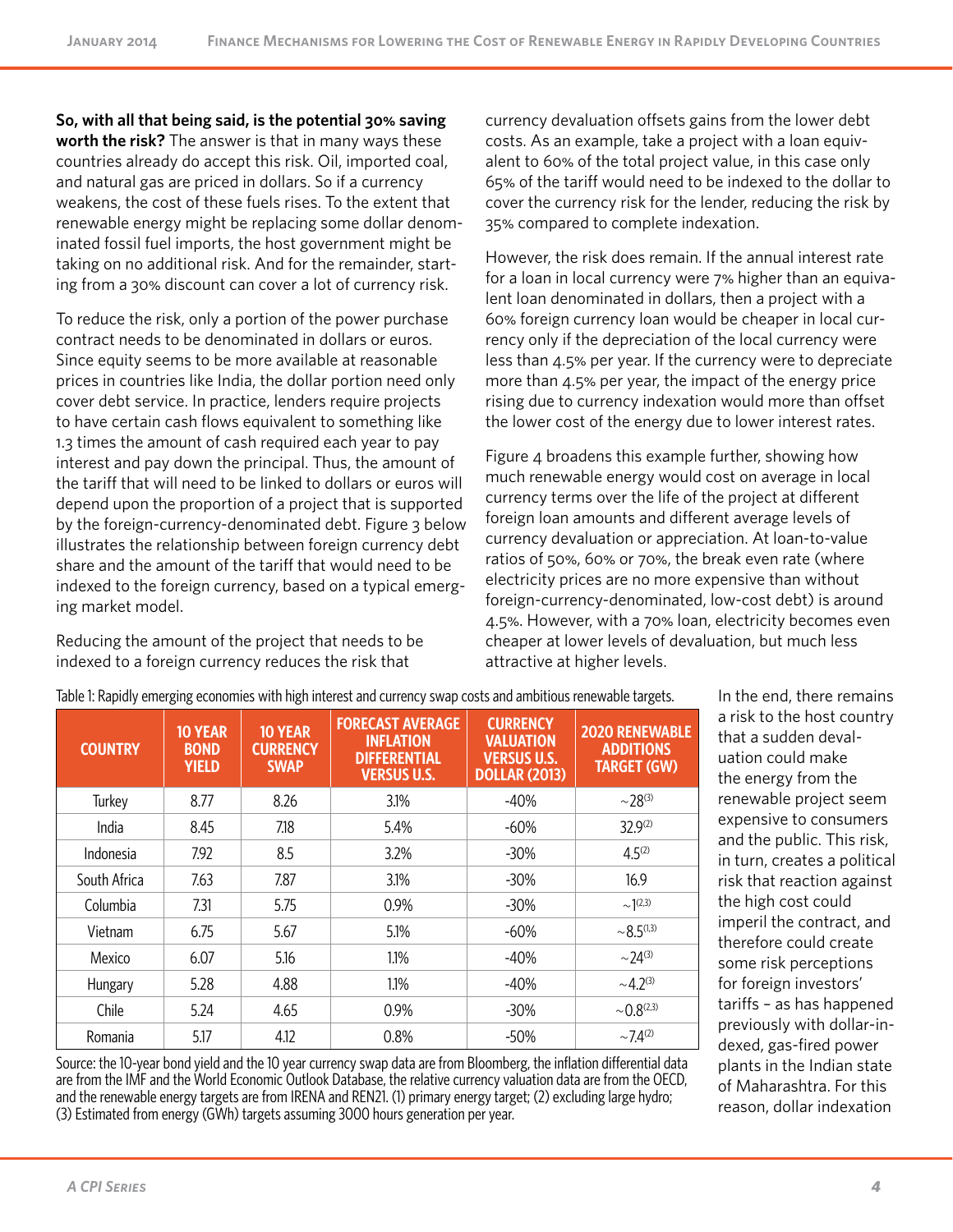

<span id="page-10-1"></span><span id="page-10-0"></span>

can only be a part of the solution, with the mix of policies supporting renewable energy – including low-cost debt - reducing exposure to the currency risk of the overall portfolio. However, within that constraint, tariff indexation can be attractive as a vehicle for attracting additional foreign investment in the sector and, in so doing, keeping renewable energy costs low.

# **A number of rapidly developing countries would benefit**

Not all emerging economies would benefit to the same degree as not all developing countries have the same mix of inflation and growth that leads to high interest rates and hedging costs. In addition, some countries with these risks are already employing a currency risk management approach. Countries like Morocco, Croatia and, to some extent Egypt, have managed exchange rates that are set against the euro or U.S. dollar. In many ways these managed regimes make offering U.S. dollar or euro denominated tariffs much easier, as the central bank or currency board is already taking many of the risks

outlined above. Morocco, for instance, already offers euro and dollar base tariffs for some of its renewable energy projects.

However, there remains a group of middle-to-low-income countries with ambitious targets that could benefit from the proposals here, as shown in the table below. Countries that are likely to benefit from indexation are those that have high interest rate environments and the related high currency swap costs. Many of the countries on this list also have ambitious renewable energy targets that will require investment, both foreign and domestic. The value to the host country will be greater if inflation and hence currency devaluation remains low over the course of the loan. Similarly, undervalued currencies could provide an opportunity for these proposals, if these currencies regress to the mean and appreciate as a result. Unfortunately, as demonstrated recently by India, this mechanism can be fraught, as undervaluation can be

driven by currency devaluation which can, itself, stoke up inflation as the mechanism to close the gap, rather than currency appreciation. The table below sets out some of the key interest rate, inflation forecast, and relative valuation parameters against renewable energy ambition for a select group of rapidly developing countries.

# **Conclusion**

Indexing renewable feed-in-tariffs to foreign currencies in order to attract foreign investment in renewables is not a silver bullet, nor would it be advisable as the major source of investment for renewable energy, for many of the same reasons that foreign investment itself is not a silver bullet. However, there certainly is room for it within the tool kit of renewable energy policy for rapidly developing economies. Its value and importance will depend on the situation of the country in question including risks, the macroeconomic situation, overall currency and balance of payment exposure, and the cost and regulation of renewable energy itself.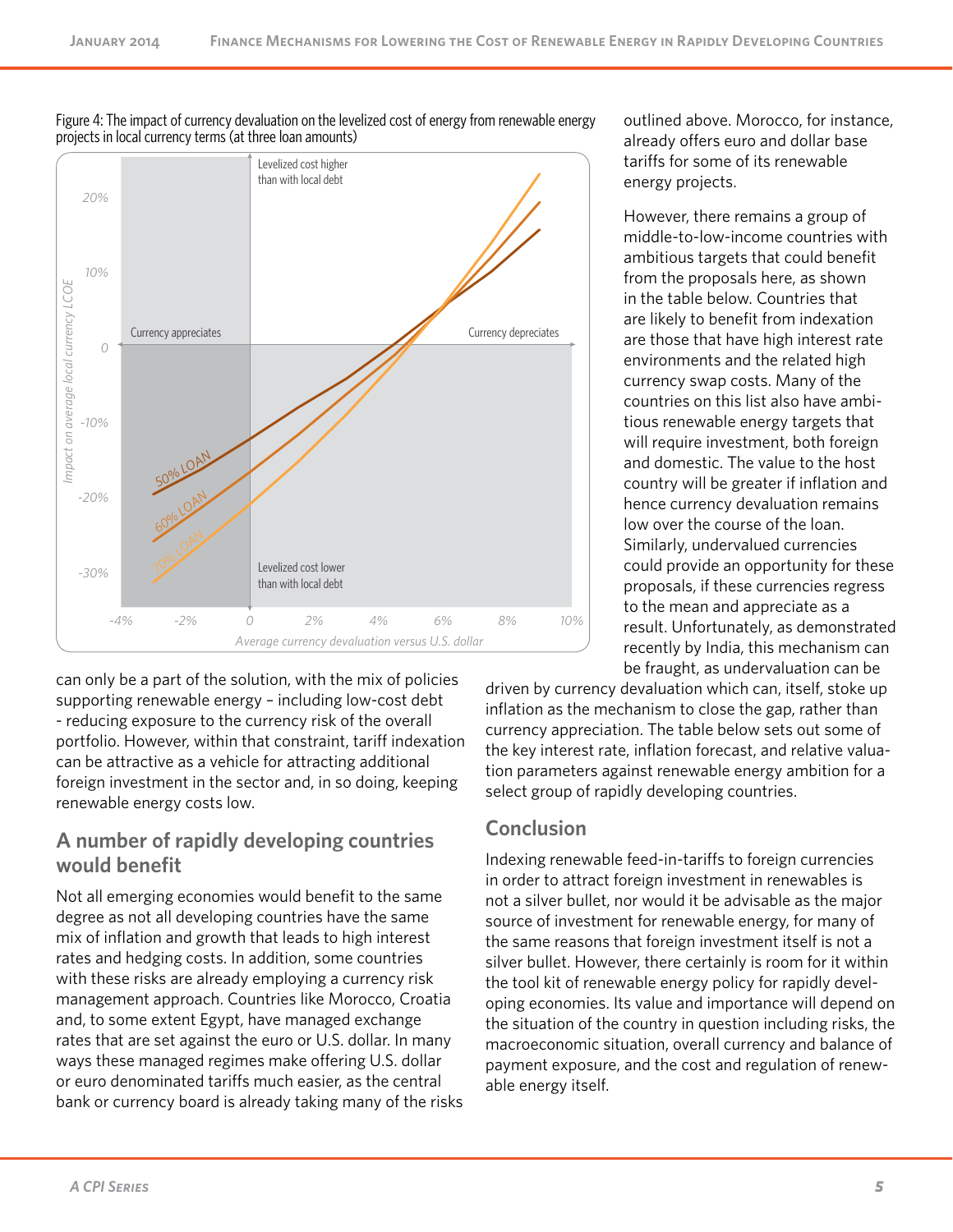*THIS PAGE INTENTIONALLY LEFT BLANK*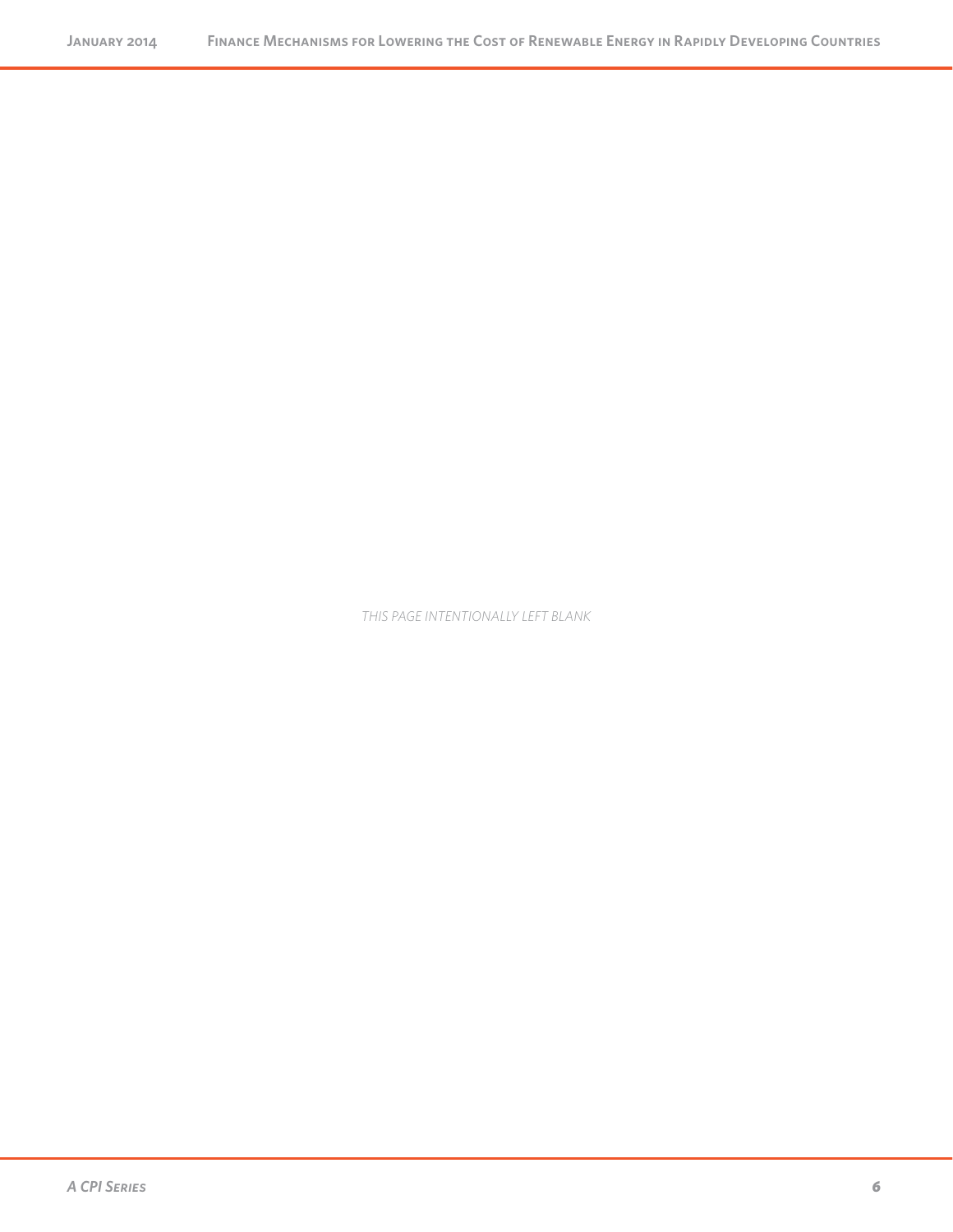# <span id="page-12-0"></span>**Brief 2: Incentivizing Renewable Energy Development through Low-Cost Debt**

Many rapidly developing countries see renewable energy as an important tool for increasing energy diversity and security, alleviating energy poverty, and for meeting environmental and climate change goals. However, the market does not factor the public benefits of meeting those goals into the cost of renewable energy. In most circumstances, clean energy still needs support to compete and provide an attractive return to investors and developers. Governments and regulators have typically relied upon price supports such as renewable energy credit markets, higher priced feed-in-tariffs and power purchase contracts, or tax credits to provide incentives. However, in rapidly developing economies where debt is expensive, it would often be more cost-effective for policymakers to reduce the cost of debt, and thereby reduce the level of price support needed to make the investment attractive to project developers. **There are two main reasons for this:**

- **When interest rates are high, less total support is required to make projects economically attractive to project developers when some of that support is used to buy down the cost of the debt rather than paid as a price support above prevailing market prices.**
- **Governments have advantages that enable them to provide a dollar-equivalent debt subsidy more cheaply than price supports.**

In other words, reducing the cost of debt means that fewer subsidies are required, and each dollar of subsidy is cheaper to provide. In this brief, we first describe why lowering the cost of debt will reduce the total amount of support required. We then explain why the cost of providing that support will also be lower under a concessional debt program. Future CPI analysis will focus on concessional debt program design for countries where this policy mechanism would be particularly effective.

The dynamics of rapidly developing countries often drive up the cost of domestic debt, which significantly increases the cost of renewable energy projects. Our work in India suggests that using concessional debt – alone or in conjunction with other support – can reduce the total cost of making renewable energy a viable investment proposition by 10 to 40 percent.

#### **What do we mean by "support?"**

We define support as the difference between the cost of the renewable energy option and the cost of the market alternative. In this case, the cost of the market alternative is the market price of energy typically derived from conventional generation such as gas or coal.

Common types of support include:

- Feed-in-tariffs that may be higher than prevalent market prices
- Tax credits
- Accelerated depreciation benefits
- Direct subsidies

In the case of low-cost debt, we define the amount of support as the difference between the cost of debt provided to the project and the cost of similar debt available on the markets. In either case, we look to maintain a return to project developers that would meet their return on equity hurdles.

# **Low-cost debt may reduce the total support required to make a project viable**

Our analysis and modeling of specific projects in India demonstrates that less total support is required if that support is used to pay down the cost of debt rather than being paid as an incremental bonus on top of prevailing energy prices. There are three reasons for this finding:

#### **1. Lower cost, long-term debt allows greater financial engineering that will reduce costs.**

For a given level of borrowing, lowering interest rates reduces annual debt payments. An important criterion in determining how much a project can borrow is the percentage of a project's cash flows that are needed to service the debt. With lower interest costs, debt service costs fall, so more debt can be taken on without affecting the rating of the debt or raising its cost.

In rapidly developing countries with high debt costs, the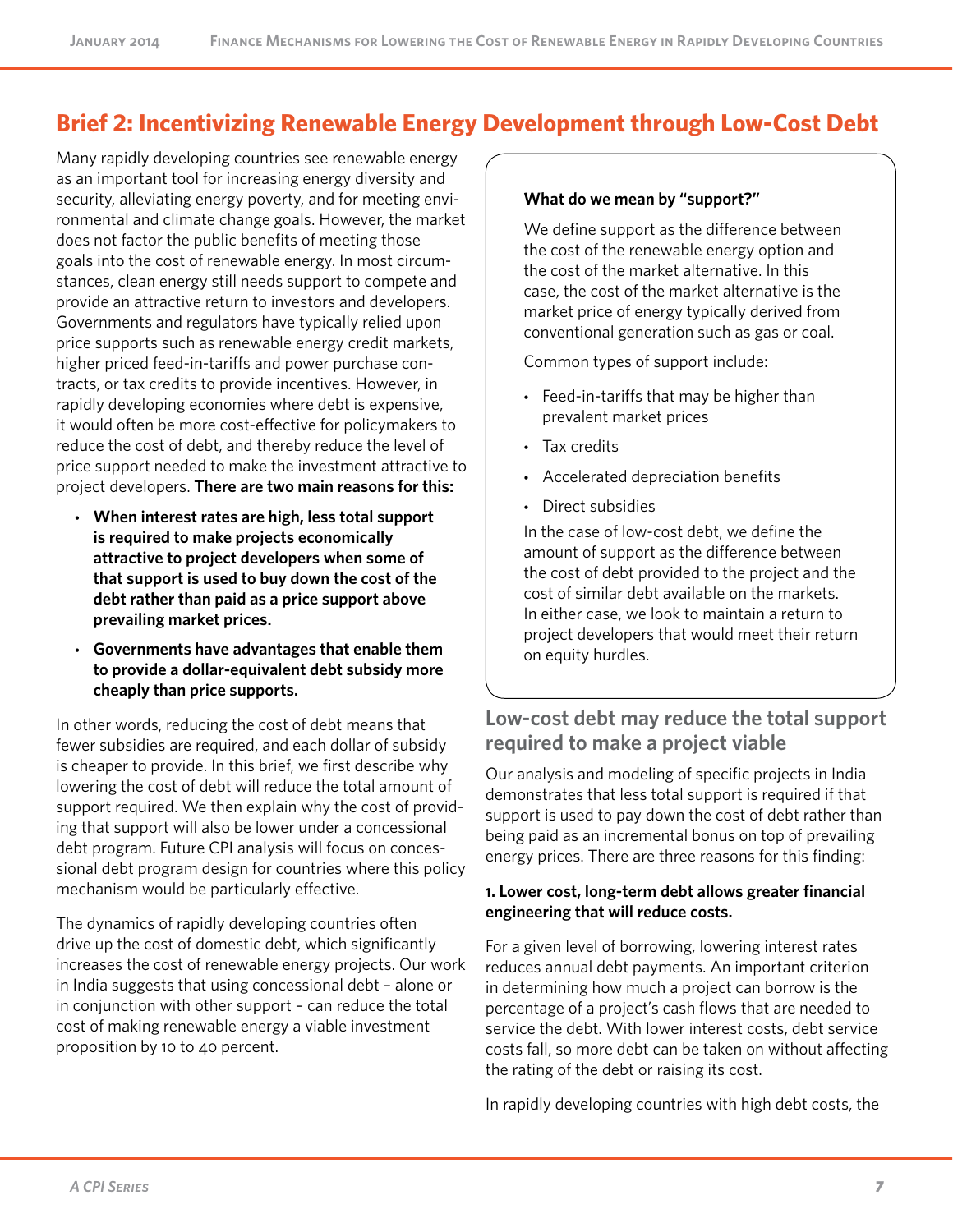relatively small spread between debt and equity reduces the value to a project's equity holders of increasing financial leverage. More specifically, the low spread reduces the incentive to create a secure tranche of cash flows to support debt service cash flow requirements, since there is little value in increasing leverage, or adjusting the profile of debt repayments to increase effective leverage over the project life.

#### **2. If the low-cost loan support mechanism offers a degree of project validation or risk guarantee, projects may be able to secure additional low-cost debt from commercial lenders.**

In certain markets, allowing commercial lenders to invest alongside the low-cost loan facility might improve the effectiveness of the program. Depending on the structure of the various debt tranches, the commercial debt could be less expensive than otherwise might be available. For example, if lenders regard the government loan facility as an implicit validation of the project's robustness, they may lower their required returns. For another, the government could choose to subordinate its debt to the commercial debt, choosing to accept a greater share of the default risk. This subordination would improve the risk profile of the commercial debt, thereby potentially lowering its cost.

However, while our research suggests that government sponsored lower cost debt may encourage more lenders to enter the market, neither these new lenders, nor existing lenders, would be likely to offer debt at lower cost or better terms. Only once the market matures and strong competition emerges between lenders will debt costs begin to fall.

#### **3. Low-cost debt will improve the effectiveness of existing renewable energy policies.**

While equity ownership encourages investors to balance the potential for windfall profits against potential losses, debt requires investors to focus more sharply on project viability and strategies for mitigating risk. As a result, where leverage through debt provides a significant financial upside to equity returns on projects, that is, where debt is significantly cheaper than equity, developers have a greater incentive to develop robust, low risk projects. Furthermore, since many renewable energy policies, like

#### **CPI Analysis of Renewable Energy Financing In India**

Our analysis of specific renewable energy projects in India indicates that lower interest rates translate to significantly less total support – where we define support as the sum of price subsidies and the value of the debt concession required to make the projects economically attractive. As shown in Table 1 below, a 3-7% per year interest rate concession would reduce the total combined support by 10-26% for solar and 16-39% for wind. The results in any country will depend upon a variety of factors, including the state of the renewable industry equity markets (that is, how many people want to invest in ownership of the projects) as well as the debt markets, and other renewable energy policy. Nevertheless, the Indian example provides a guide as to the potential savings available.

Reduction in total support required when using interest rate concessions as a support mechanism in India (as of 2013)

| <b>INTEREST RATE</b> | <b>REDUCTION IN TOTAL SUPPORT</b> |              |  |  |
|----------------------|-----------------------------------|--------------|--|--|
| <b>CONCESSION</b>    | <b>WIND</b>                       | <b>SOLAR</b> |  |  |
| 3%                   | $-16\%$                           | $-10%$       |  |  |
| 5%                   | $-27%$                            | $-18%$       |  |  |
| 7%                   | $-39%$                            | -26%         |  |  |

Source: CPI Analysis. Note: Reduction in total support relative to that required without an interest rate concession.

project license auctions or renewable energy credits, rely upon investors developing the lowest cost projects possible, as the difference between the cost of debt and equity becomes greater, the importance of debt, and therefore risk mitigation, becomes more important. In other words, with lower cost debt, policies that are designed to reduce costs will also provide incentives to develop more robust projects.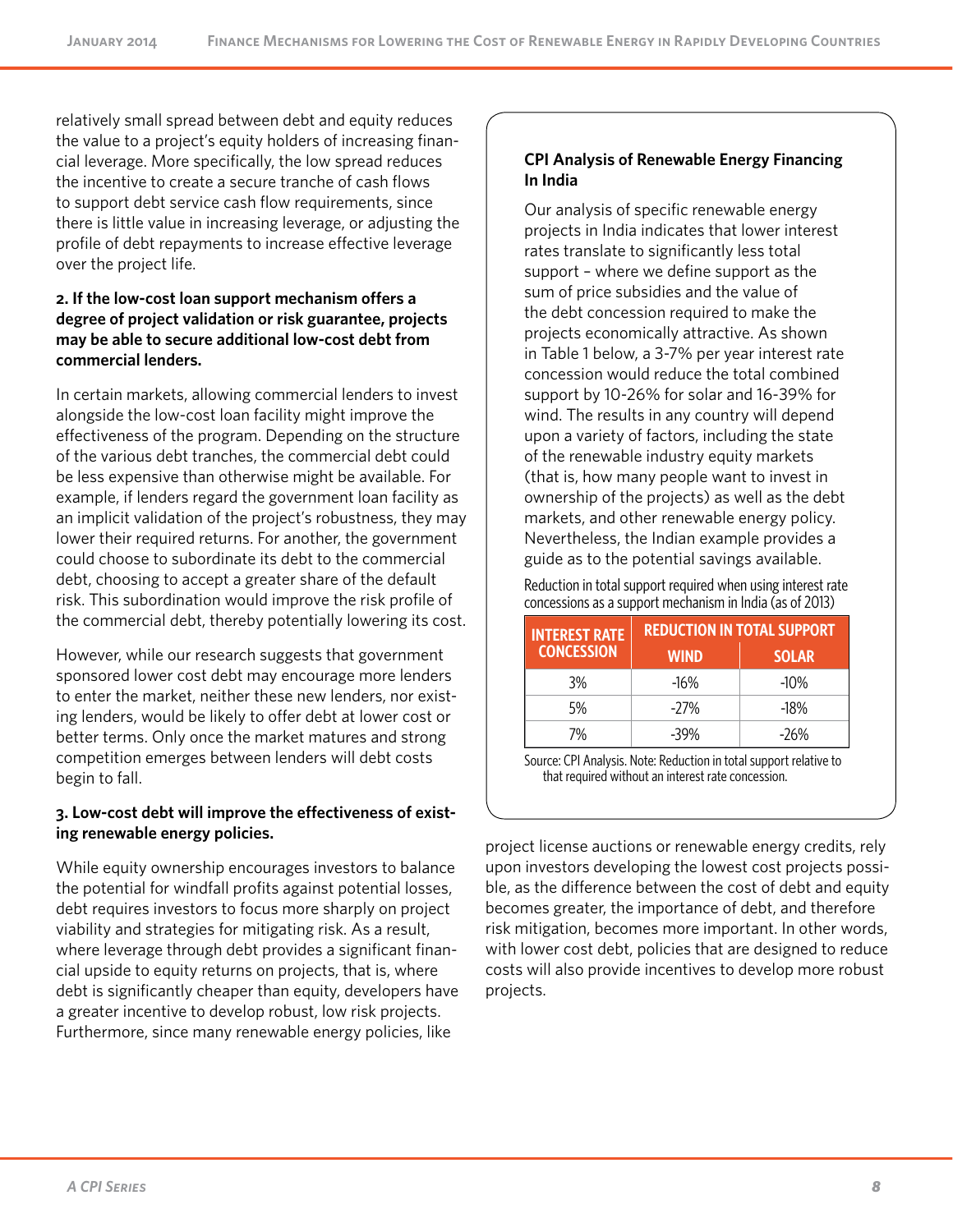# <span id="page-14-0"></span>**The cost to governments of providing lower cost debt to renewable projects could, itself, be lower**

In addition to reducing the overall support required for renewable energy projects, lowering the cost of debt will also reduce the cost of providing what support is needed. Thus, a host government may be able to provide subsidies that are worth more to developers than they cost to the government itself. This occurs for four reasons.

#### **1. A national government can usually raise money at a lower cost than developers.**

Since governments are continuously present in debt markets and lenders are comfortable with government debt, the transactional costs to the government of obtaining debt are lower. In addition, governments could potentially reduce developer risk, which would also reduce the cost of debt. For example, the Government of India can currently raise short term rupee denominated debt at 7.5-8.5%, while a renewable energy project raises short term debt at 11.0-13.0%. These benefits need to be offset against the cost of running the program.

#### **2. A national government could provide a currency swap at a lower cost than developers.**

Since the cost of debt is often cheaper outside of emerging economies, foreign debt could provide renewable energy developers with an additional source of funding. However, foreign debt needs to be converted into local currency over the life of the loan. The cost of this conversion, or hedge, is generally so high that it eliminates most of the cost advantage of bringing in lower cost foreign capital. For example, in India, the currency swap cost accounts for nearly half the total cost of foreign renewable energy debt (for more information, see the first brief in this series).

Governments are better positioned than developers to manage the cost of currency swaps and could choose to borrow foreign currency to lend to renewable energy projects, charging only the inflation differential as the currency (and term) swap cost rather than the current market rates.

#### **3. A country may not need (or want) to hedge all of its foreign currency borrowings related to renewable energy, as renewable energy projects displace dollar denominated fuel imports.**

As shown in [Table 2](#page-15-1), a number of rapidly developing countries rely on imported fuel to generate much of their electricity. Increasing the proportion of electricity generated from renewable sources would reduce the need for

Figure 6: This figure illustrates the long-term interest rates and managed short-term policy rates in Brazil. To manage high short term interest rates, Brazil has provided a lower long term interest rate for infrastructure projects



these countries to import coal and oil. Since coal and oil are priced in dollars, governments are effectively absorbing the cost of the currency hedge for those fuel sources, but not for renewable energy. This standard places renewable energy priced in local currency at a significant disadvantage, due to high cost of domestic debt in these countries (see the first brief in this series for more information).

Investing in renewable energy rather than importing fuels priced in dollars could also provide governments with a mechanism

#### Source: Bloomberg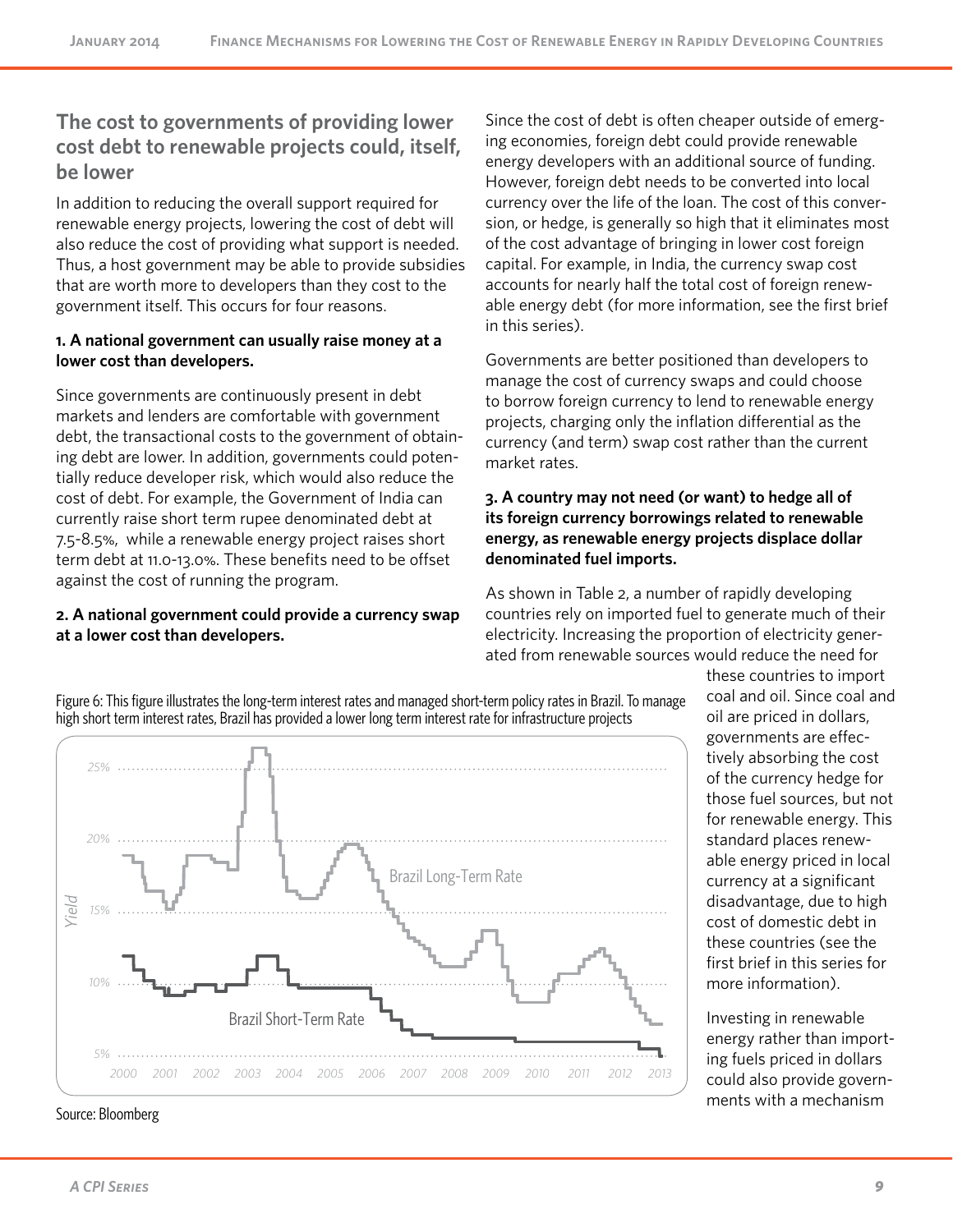<span id="page-15-1"></span><span id="page-15-0"></span>Table 2: Percent of Electricity Gener- ated from an Imported Fuel Source, Selected Countries (2010)

| <b>COUNTRY</b> | <b>PERCENT</b> |
|----------------|----------------|
| Turkey         | 58%            |
| Chile          | 40%            |
| Hungary        | 32%            |
| Mexico         | 18%            |
| India          | 11%            |
| Romania        | 9%             |
| Vietnam        | 7%             |
| South Africa   | 1%             |
| Indonesia      | 1%             |
| Colombia       | 0%             |

Source: EIA data

for reducing their exposure to exchange rate risk.

**4. Lower long term interest rates better reflect the social value of infrastructure investments than current market mechanics allow.** 

In rapidly developing countries, such as Brazil, Chile, Indonesia, Mexico, and Venezuela, observers believe that interest rates will decrease over the next few years.3 However, market mechanics and thin long term markets mean that this expectation is

not reflected in available long term, fixed rate loans. High

short term rates discourage investment in infrastructure, which deliver value over a long time, and instead promote shorter-term investment. Higher short term investment can actually exacerbate inflation, the target of high interest rates. Lower-rate long-term loans reflecting the likely underlying rate could help overcome these market structure problems (for example, see Figure 6).

# **Conclusion**

In rapidly developing countries, concessional debt is often a more cost-effective method of catalyzing investment in renewable energy than other forms of support. While the exact benefits vary, by subsidizing the cost of debt, many countries could provide the same level of incentive with less total support and at a lower cost. Part 3 of this series explores some of the considerations and tradeoffs that policymakers will need to consider in building a concessional debt program.

<sup>3</sup> <http://www.tradingeconomics.com/forecast/interest-rate>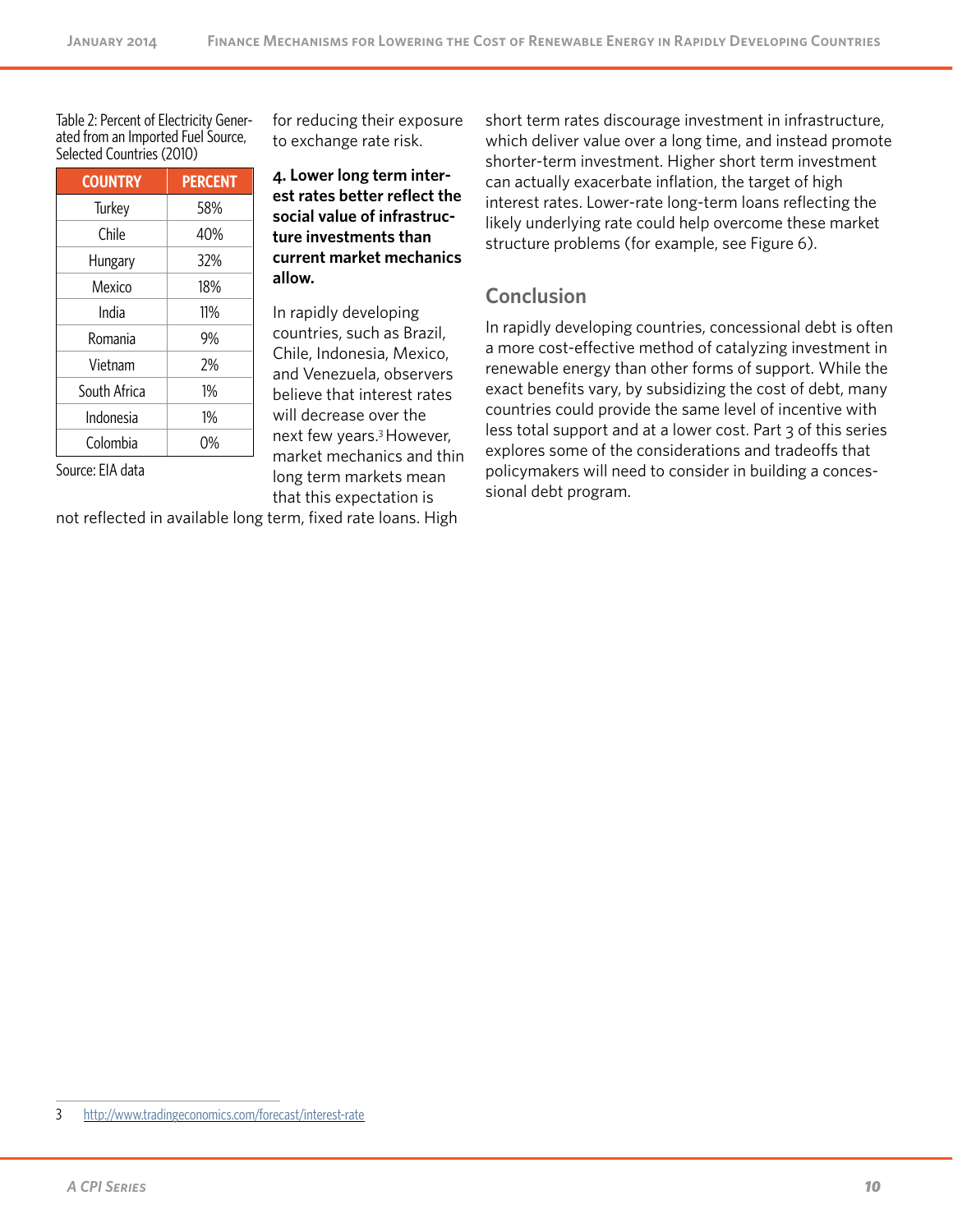# <span id="page-16-0"></span>**Brief 3: Establishing a Low-Cost Debt Financing Program – Options and Tradeoffs**

Rapidly developing economies seeking to increase renewable energy deployment by lowering the cost of debt find themselves faced with many design and implementation questions. How should the loans be priced? Who should administer them? What terms should these loans offer and what kinds of projects should they cover? The value and success of the entire concessional debt program hinges on choosing the best options for a particular country.

The first two parts of this CPI series described mechanisms for efficiently lowering the cost of renewable energy in rapidly developing countries. However, the

**of financing renewable energy. However, governments are limited in the amount of risk that they can safely assume. Designing a truly effective concessional debt program will require careful evaluation of the risk and cost tradeoffs at each of the decision points described in this brief.** 

# **Program Design Options**

The first step to developing a concessional loan program is to set out the program parameters and design of the institutions that will establish, administer, and monitor

effectiveness of these mechanisms depends on how they are designed and implemented in particular contexts. This final part of the series outlines the tradeoffs facing policymakers in emerging economies around the world, highlighting in particular some of our analytical work in India.

As [Figure](#page-16-1) 7 outlines, there are three types of decisions facing

policymakers interested in building a concessional debt program for renewable energy. At an institutional level, the policymaker must decide how to structure the program, including the source and mechanism of funding, the administering agency, and the credit evaluation process. Secondly, the policymaker must decide which projects the newly formed concessional debt program will cover. Finally, structuring the loans requires making decisions about the characteristics of the loans themselves, including tenor, discount rate, and subordination.

**There is no universal "right way" to design a concessional debt program. Each of the options described in this paper involves allocating risk and cost among the government, the project developers, and any co-lenders. In certain contexts, governments may be able to assume a greater share of risk in order to lower the cost**  the program. This brief outlines the tradeoffs associated with program design options.

#### **ADMINISTERING ENTITY**

Governments could choose to administer low-cost loans themselves or make a subsidy available to commercial banks so that they could then pass the discount onto their borrowers.

In administering the program itself, the government would clearly maintain more control and could avoid the less than optimum allocation that could potentially come from the biases of the commercial lenders. It may also be easier to ensure that the entire value of the debt subsidy is passed through to the developer.

On the other hand, the government could take on a significant administrative burden with the associated costs and could be liable for real or perceived distortions due to political interference and bias. Meanwhile, many of the capabilities required to implement such a program – for example credit and project evaluation – may already exist in the commercial banks.

A third option would be to create an independent entity to reduce perceptions of government interference, however



<span id="page-16-1"></span>Figure 7: Options for establishing a renewable energy low-cost debt financing program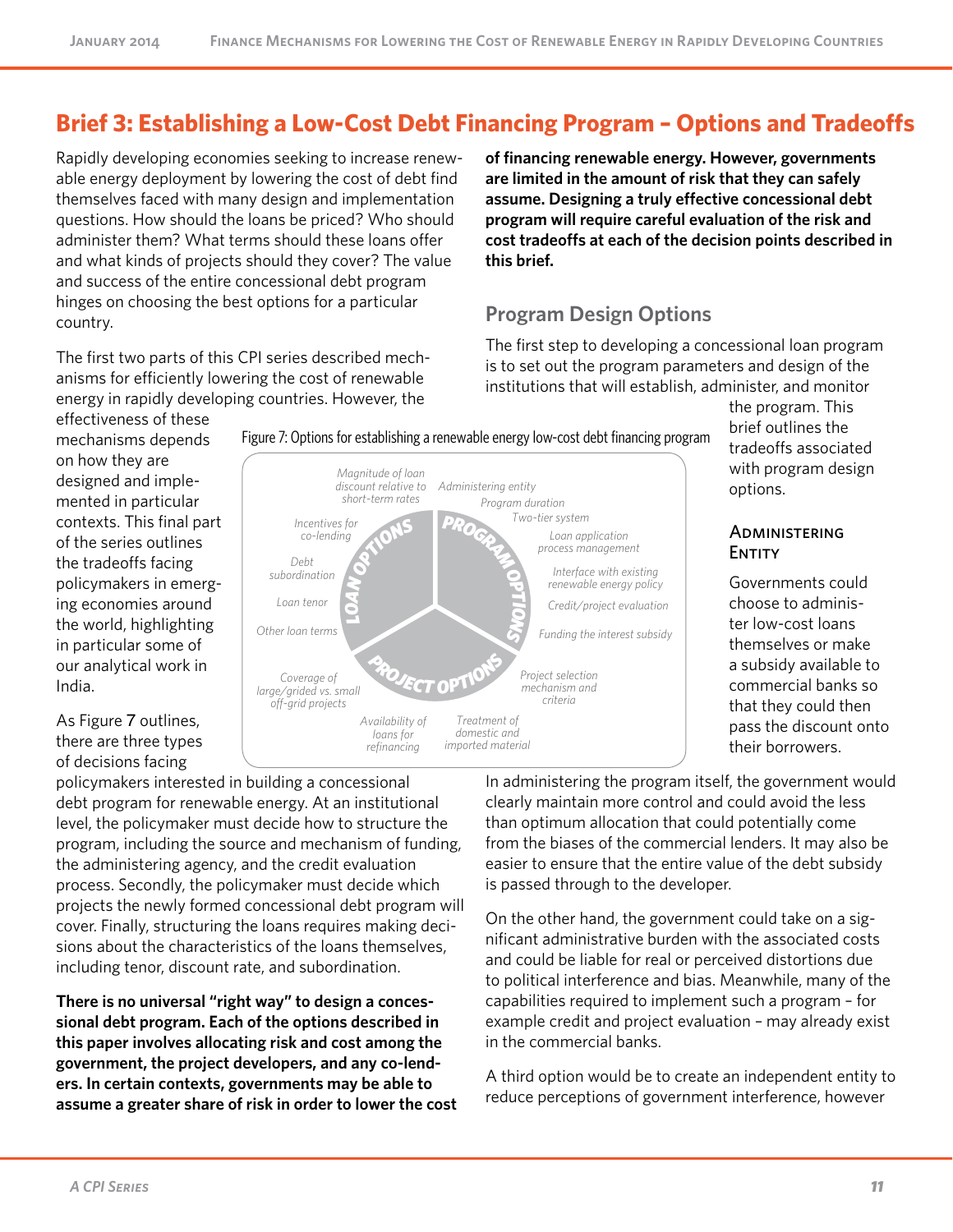the time and costs of setting the entity up and the subsequent governance and administrative issues will also create a burden.

There is no perfect solution, but the choice should depend upon the relative risks and costs associated with administering the program on the one hand and the risk of interference or sub optimum project selection on the other. Regulatory, governance, and program design mechanisms, such as open bidding for project selection, can also significantly reduce the risks associated with any of the three options.

While our discussions in India revealed a strong consensus in favor of a central, government-led approach, some other countries seem inclined to create a more independent entity or to use the commercial banks. In either case, once that decision is made, the selection of the appropriate entity or entities may also be difficult, as several groups may be qualified to perform some of the relevant administrative and analytical tasks.

#### Project Selection and Credit Evaluation

Within program administration, two of the more difficult tasks are first creating the project flow and then choosing which of the projects that apply should receive the low-cost loans. Again, ensuring that the process is transparent and free from manipulation is important. Setting minimum standards, developing rigorous project selection evaluation and pre-approval processes, and possibly standardized bidding and tendering processes can all help achieve this goal. The markets selected may also influence how the program is administered. If the program addresses small-scale commercial and residential projects as well as large projects, additional processes will be necessary, in particular the evaluation of projects and credit on a retail, mass market scale. It is possible that different institutional/administrative solutions might work better for different market segments.

### Program Duration

Concessional debt programs will only be useful as long as interest rates and renewable energy costs remain high. Stakeholders in India felt strongly that any concessional debt program should be accompanied by a strict termination date to avoid entrenching a system for no reason other than historical precedent. However, extended

program duration may also lower financing costs by reducing the risk faced by project developers.

#### Program Scope

Making these loans widely available to a broad section of renewable energy projects is clearly desirable. The question is whether the concessional debt program should be the only channel for renewable energy finance, or whether conventionally financed projects should continue to be encouraged, either through separate tariff regimes or limitations imposed on low-cost loans. While maintaining separate systems could be expensive, some countries may choose to do so in order to allow different, more innovative channels for project financing.

#### Interface with Existing Renewable Energy Policy

In countries where policy making is devolved to sub-national governments like states or provinces, low-cost loans could be an important part of encouraging them to both develop their own policies and increase their ambitions. These low-cost loans could distribute the cost of policies like renewable portfolio obligations between the state and national government and access to more low-cost loans could be made contingent upon more ambitious sub-national government targets for renewable energy. States would need to adjust their renewable energy procurement mechanisms to accommodate the loans. In order to both realize the benefits of these lower costs, states would need to create separate tariffs or auctions for projects enjoying the advantages of this lowcost financing with prices set to ensure that they deliver cheaper power and not only more profit for developers. .

#### Funding the Interest Subsidy

Governments could directly fund concessional debt programs, essentially providing a subsidy to subnational governments. Since the national government has lower borrowing costs, funding the debt program at the national level may be cost effective. On the other hand, states and/or electricity payers could contribute to the cost of providing low-cost debt. To strike the right balance, while still taking advantage of the national government's lower borrowing costs, the national level could ask states for some degree of contribution to the reduction in the loan's interest rate.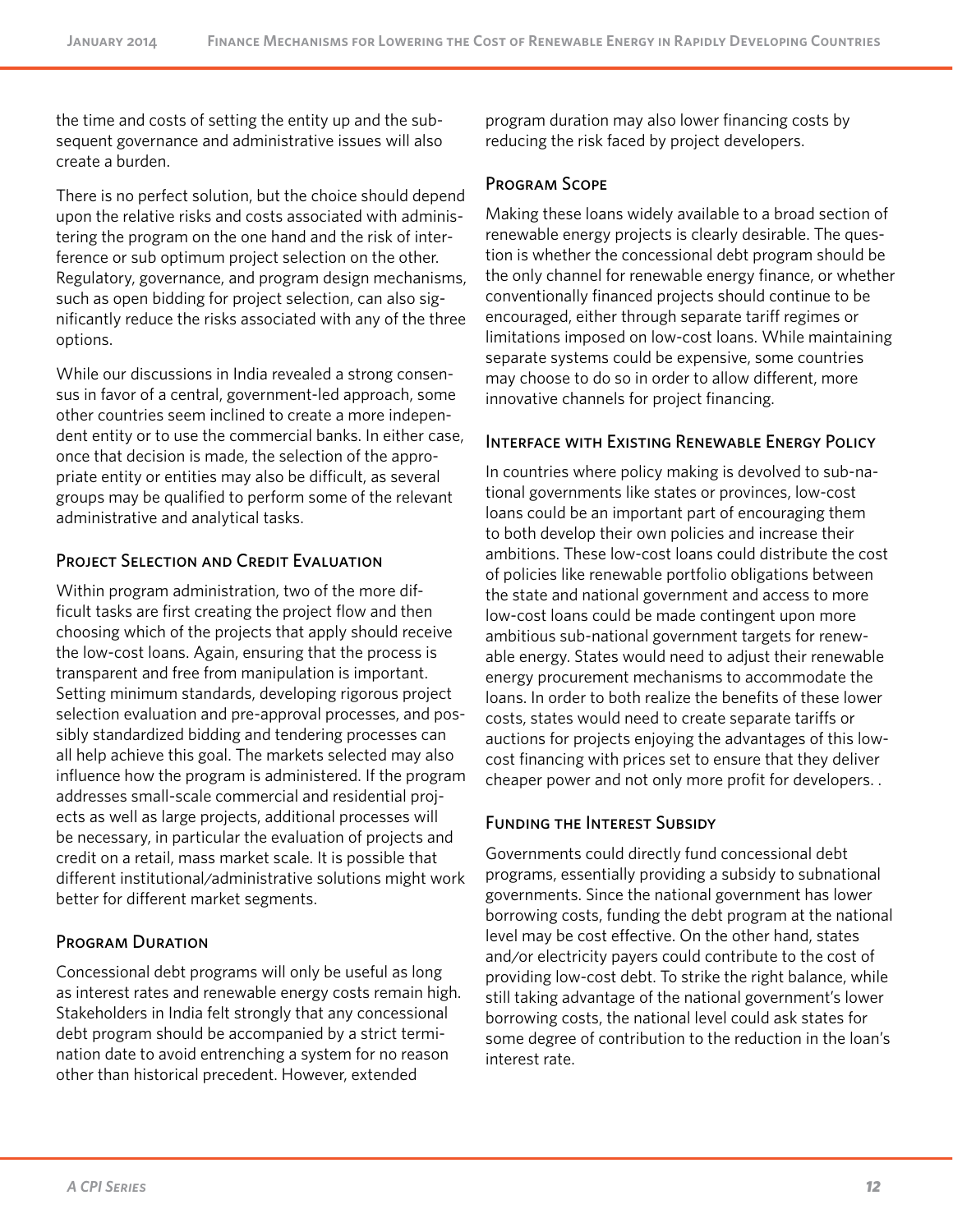# <span id="page-18-0"></span>**Project Choice Options**

The second set of decisions in developing a concessional loan program is evaluating which types of projects the program should cover. This section of the paper outlines the tradeoffs associated with project choice options.

#### Coverage of Large/Gridded vs. Small Off-Grid **PROJECTS**

Concessional debt programs will need to decide whether to cover off-grid, rural, and small-scale distributed generation in addition to large-scale, grid-connected projects. Loan evaluation and distribution is likely to be easier for larger projects connected to standard regulatory regimes. Thus, it will be easier to develop this proposal for largescale, grid-connected projects. However, some of the benefits of such a program, for example improvement of current account balances by reducing oil imports, are likely to be greater for off-grid applications where the electricity generated may be used to replace diesel generation. More analysis is required but the best solution may be to provide two distinct facilities, with different evaluation, pricing, and disbursement mechanisms, for utility-scale and off-grid projects.

#### Availability of Loans for Refinancing

Only loans that are approved before the final investment decision is made are incorporated into the developer's investment decisions. Therefore, decisions made after this point will not be reflected in the power purchase agreement price and, therefore, are unlikely to lead to lower bids or electricity prices. However, such loans could free up capital for further investment. While this may also be a goal, these loans do not need to carry the lower interest rates, as the difference in interest rates will only result in more profit for the developer and will not be passed on to consumers. Therefore, in most cases, we recommend that these low-cost loans are only made for new projects.

### Treatment of Domestic and Imported Content

Two arguments superficially support loans only covering domestic costs (such as labor, land, and locally manufactured renewable energy equipment).

The first is that such a restriction prevents local government funds from supporting overseas manufacturers. However, if the primary goal is to reduce the overall cost of meeting renewable energy targets, then this argument does not hold. A properly structured reverse auction which requires project developers to compete on price by bidding down a pre-determined tariff would lead to all of this value being passed on to consumers and taxpayers rather than equipment suppliers. Further, creating market distortions that favor one type of (potentially more expensive) equipment over another could undermine efficiency.

The second argument for limiting low-cost loans to domestic content is that there may be foreign loan support for the purchase of overseas components. This argument is more compelling, but with proper structuring the foreign loans could be combined beneficially with local concessional loans.

# **Loan Parameter Options**

The third set of decisions in developing a concessional loan program is determining the loan parameter options. This section of the paper outlines the choices and associated risk and cost tradeoffs.

#### Magnitude of Loan Discount Relative to Short-Term Rates

Higher loan discounts should lead to larger reductions in the cost of supporting renewable energy. For example, in India, our modeling indicated that while a 3% interest rate concession would reduce the total cost of renewable energy support for wind by 16%, a 7% concession would reduce the cost of support by nearly 40%. The benefits in a given country will depend upon a final evaluation of the costs of providing this type of finance, the method through which the money is raised, and the extent to which existing policies will provide a portion of the total incentive required. The result may also vary by technology.

### Incentives for Co-Lending

At its most simple, a concessional debt program could provide all of the debt that a project would be expected to bear (for example, 70% of total project cost). Such a strategy could also relieve over-exposure of commercial banks to infrastructure investment, where that is an issue. However, given a limited budget, governments could fund a greater number of projects by limiting the debt levels – for example, to 50% of expected project cost. Commercial lenders could then lend money to the project alongside the low-cost loan facility. These lenders might offer relatively cheap debt, given the degree of risk protection